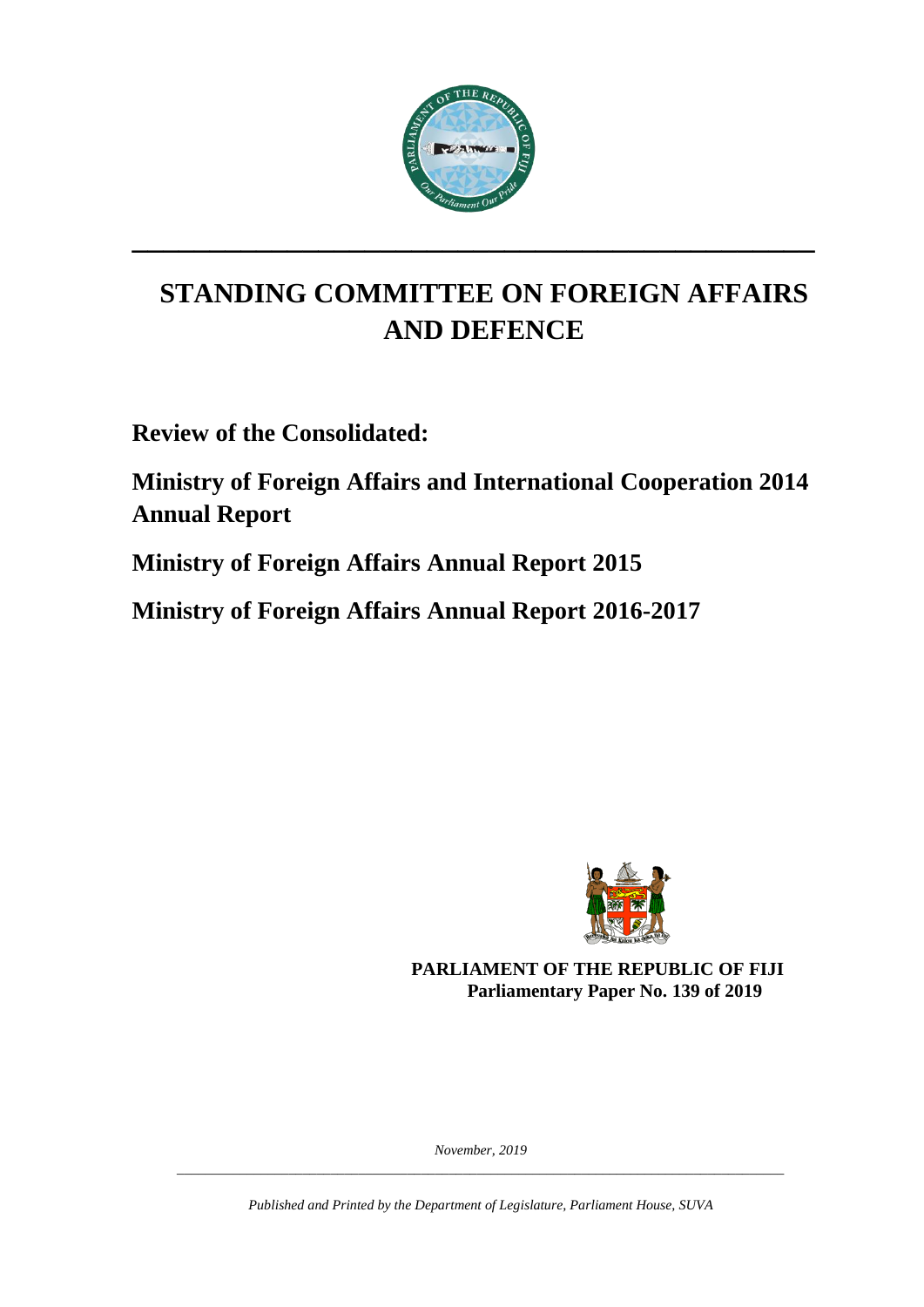# **Table of Contents**

| 1.0 |       |  |
|-----|-------|--|
| 1.1 |       |  |
| 1.2 |       |  |
| 1.3 |       |  |
| 2.0 |       |  |
| 2.1 |       |  |
|     | 2.1.1 |  |
|     | 2.1.2 |  |
|     | 2.1.3 |  |
| 3.0 |       |  |
| 4.0 |       |  |
| 5.0 |       |  |
| 6.0 |       |  |
| 6.1 |       |  |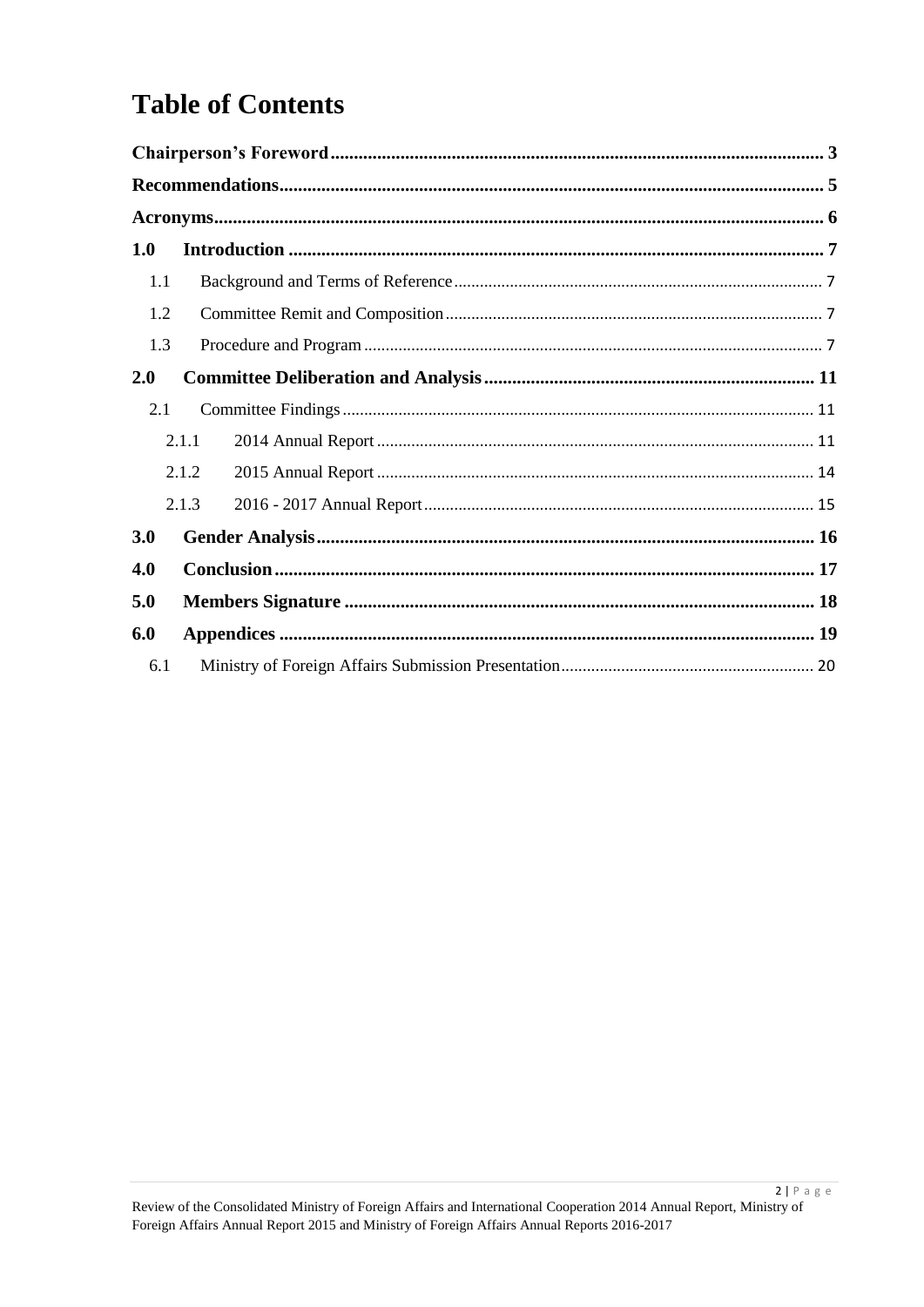## <span id="page-2-0"></span>**Chairperson's Foreword**

#### **The Standing Committee on Foreign Affairs and Defence is established under Section 109 (2) (e) of the Standing Orders (SO) of the Parliament of the Republic of Fiji.**

I am pleased to present the Consolidated Report on the Review Report of the Standing Committee on Foreign Affairs and Defence (FAD) on the *Ministry of Foreign Affairs Annual Reports 2014, 2015, 2016-2017.* These are the first reports by the Ministry of Foreign Affairs to be reviewed by the Standing Committee at this session of Parliament.

The Committee recognises the essential role of the Ministry in terms of Fiji's foreign policy and the ratification and implementation of international treaties and conventions. Therefore, the Ministry should be seen to be the leading agency for Fiji's foreign policy in its diplomatic and sustainable development engagements in the region and international forums.

The Ministry's name was Ministry of Foreign Affairs and International Cooperation in 2014, to reflect the Ministry's attempt to re-establish diplomatic relations with other countries after the events of 2006 and to gain support towards the elections that took place in 2014 under Fiji's new Constitution. From 2015, the name reverted to the Ministry of Foreign Affairs.

The objectives of the review was to analyse operations, functions and administration of the Ministry for the reporting periods 2014 to 2017 with the view to identifying strengths, weaknesses and opportunities for improvements.

The Committee after reviewing the reports identified pertinent issues confronting the Ministry of Foreign Affairs today. Some of the issues are identified below:

- 1. The reports used inconsistent formats and terms, and did not conform to the standard performance reporting and monitoring which made it difficult to assess the Ministry based on normal indicators.
- 2. The reports do not provide Annual Corporate Plans and their linkages to the Key Performance Indicators, Key Result Areas, MDGs/SDGs and budget provisions.
- 3. The reports do not provide sufficient details of treaties and conventions that Fiji has ratified and deposited with the Ministry, nor the progress on implementation. Since 2015, the responsibility for treaties and conventions shifted to the Office of the Attorney General.
- 4. The reports whilst highlighting MOUs with other countries do not provide the status of implementation, impacts and benefits to Fiji of those MOUs. The Committee noted that the responsibility to oversee the implementation of MOUs once it is signed by the Ministry of Foreign Affairs rest with the line ministries and agencies resulting in the inability of the Ministry to update the Committee on progress.
- 5. Delayed board of survey had raised concerns about OHS issues in relation to office accommodation and residences which concerns the safety of diplomats, staff and families in Mission locations.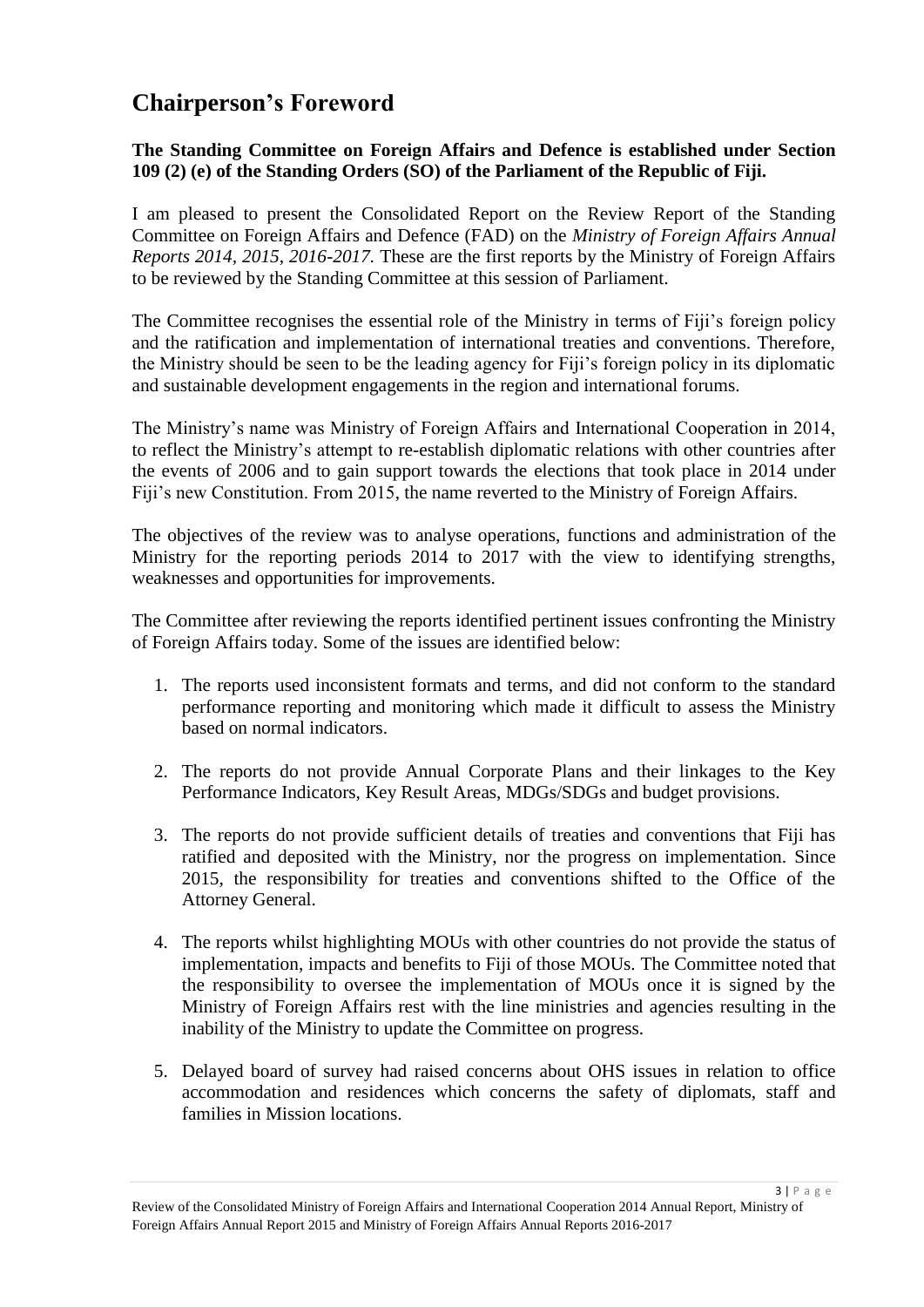- 6. Gender mainstreaming while the reports mentioned the number of female staff, they lacked in-depth analysis on gender mainstreaming within MOFA's staffing structure and leadership roles in senior positions in the Ministry in country and abroad.
- 7. It was pleasing to note that the Ministry's current senior staff were willing to accept change and implement strategies to improve the performance of the Ministry in the future.

While applauding the achievements of the Ministry, the Committee had identified some opportunities for improvements. The reporting periods beginning 2014 were significant since after a lapse of eight years, Fiji's return to parliamentary democracy under the new Constitution enabled Fiji to sign and ratify several important treaties and conventions that were long overdue.

The Committee notes the extensive rehabilitation works after TC Winston in 2016 was enabled through several MOAs and MOUs with bilateral partners and international NGOs.

The Committee commends the Ministry in ensuring that Fiji is aimed at maintaining a stable and sustainable system of international relations based on international law and the principles of equality amongst states, respect for national sovereignty, independence, territorial integrity, non-interference in internal affairs of States and respect for international treaties which are captured in the UN Charter.

I take this opportunity to thank the Honourable Minister, Permanent Secretary including all staff and their families for a job well done and their dedication to affirming Fiji's Foreign Policy in the region and globally. Importantly for being good ambassadors of Fiji in making the best first and last impression of Fiji in all their diplomatic interactions and engagements.

I also wish to thank members of my Committee and the secretariat for compiling this bipartisan report.

On behalf of the Standing Committee on Foreign Affairs and Defence, I submit this report to the Parliament.

\_\_\_\_\_\_\_\_\_\_\_\_\_\_\_\_\_\_\_\_\_

**Hon. Alexander O'Connor Chairperson**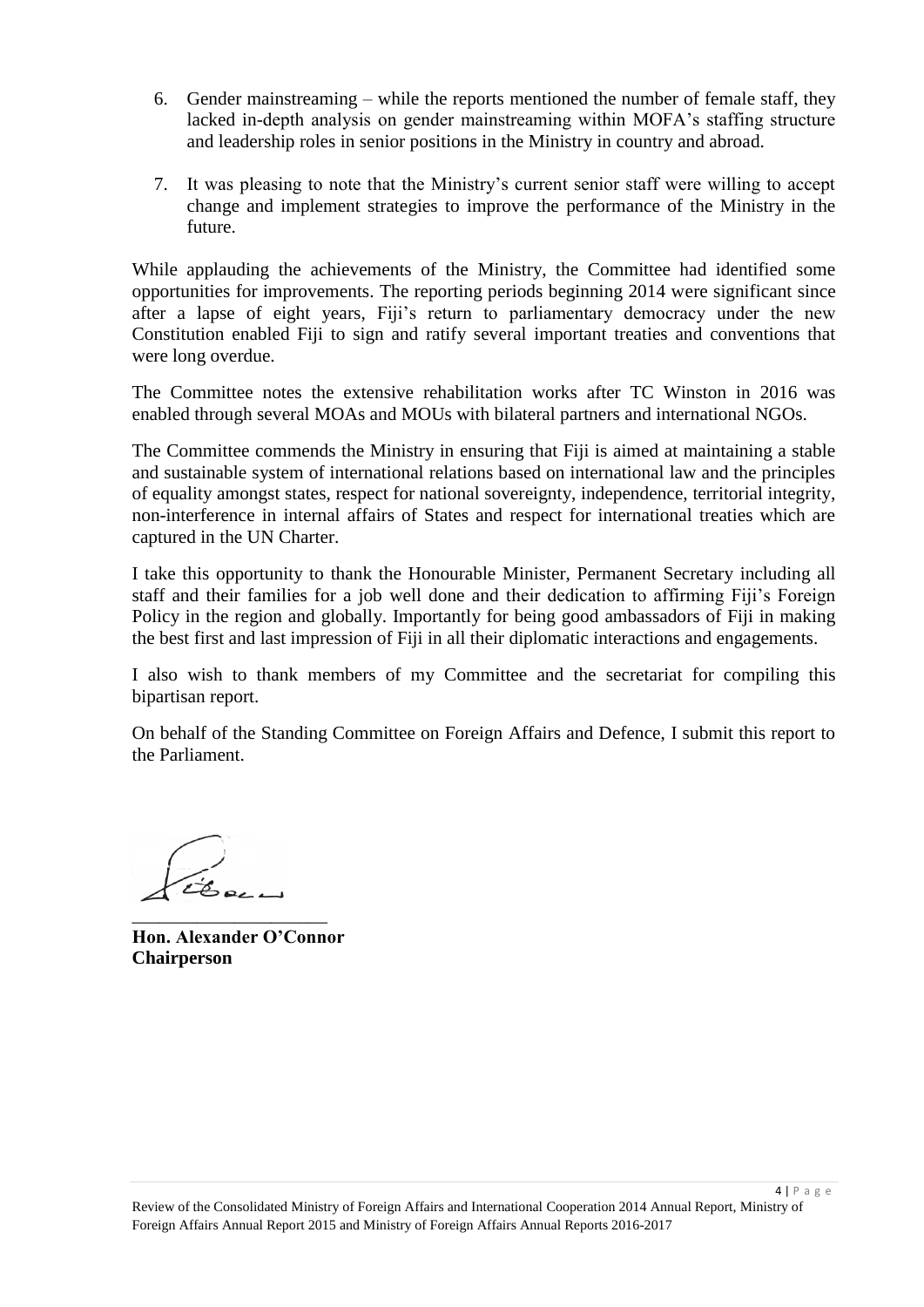### <span id="page-4-0"></span>**Recommendations**

The Committee recommends the following:

#### **Recommendation 1:**

• The Committee recommends that all future reports should have the Annual Corporate Plans and their linkages to the Key Performance Indicators and Key Result Areas and MDGs/SDGs targets displayed at the beginning of the reports so that it is easy to assess the performance of the Ministry against the targets and budgetary provisions.

#### **Recommendation 2:**

 The Committee recommends that all future reports should provide summary and details of all treaties and conventions that Fiji has ratified and deposited with the Ministry including the progress on implementation. This will allow the Committee to oversight and update Parliament on how well Fiji is adhering to its global commitments in comparison with other nations.

#### **Recommendation 3:**

• The committee recommends that the Ministry considers creating a position for a Foreign Affairs/International Relations desk officer in each Ministry/Agency and have a systematic mechanisms be developed to monitor and evaluate the implementations of the MOUs with other countries at regular intervals and as agreed to by the parties. This information must be captured in subsequent Annual Reports.

#### **Recommendation 4:**

 The Committee recommends that adequate resources be allocated for timely conduct of board of surveys for overseas missions to safeguard the welfare of diplomats, staff and families and the upkeep of the properties of the embassy.

#### **Recommendation 5:**

• The Committee is of the view that the timely submission of Annual Reports is critical for the scrutiny of performance of the Ministry and how budgetary allocations have been utilized as provided by Parliament.

#### **Recommendation 6:**

 The Committee recommends that disaggregated data be provided for detailed in-depth analysis on leadership roles within the Ministry and gender mainstreaming within and with external stakeholders (MOUs, etc.).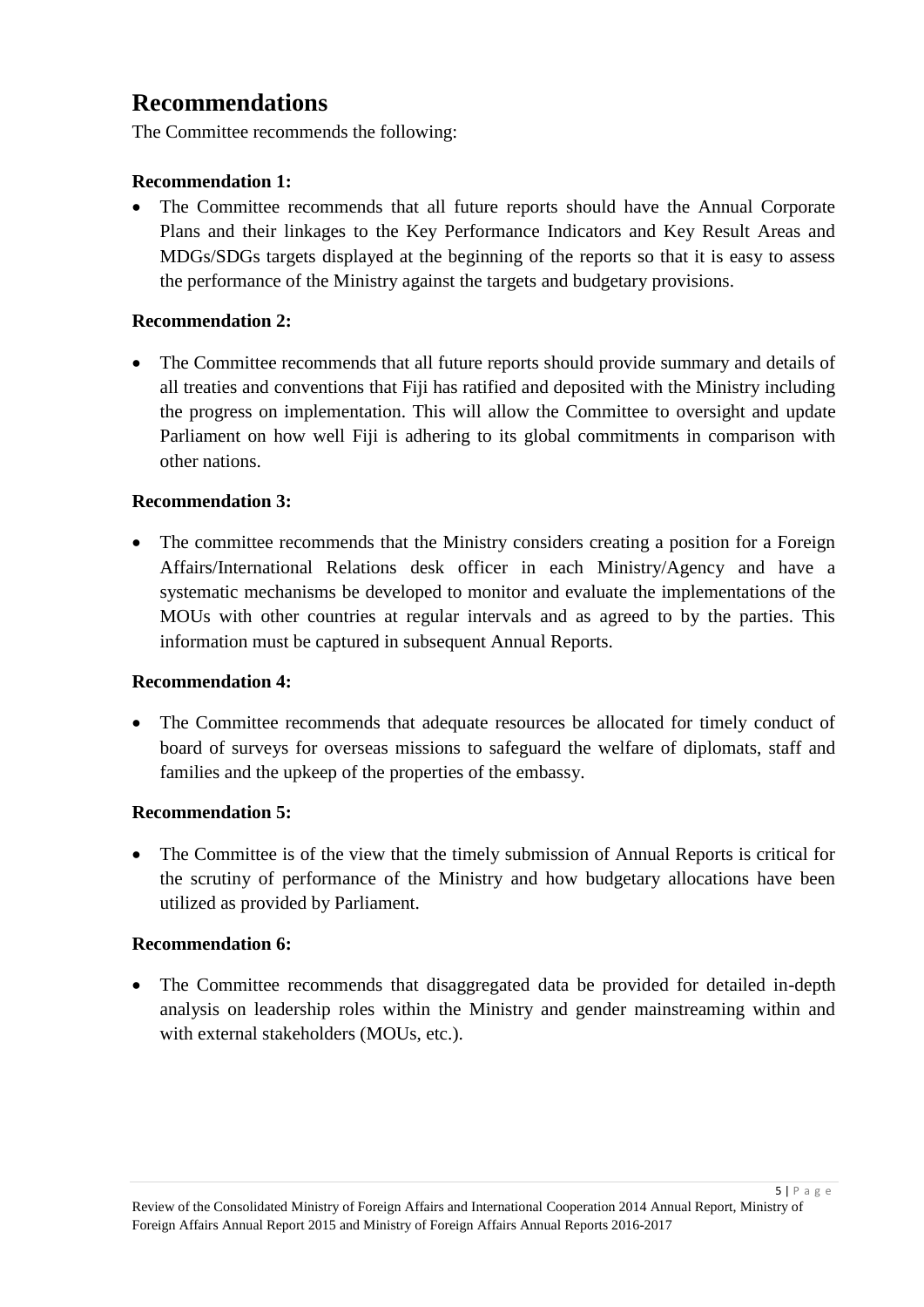## <span id="page-5-0"></span>**Acronyms**

| <b>AAMEE</b>    | America, Africa, Middle East and Europe                                                                                                                                      |
|-----------------|------------------------------------------------------------------------------------------------------------------------------------------------------------------------------|
| <b>ACP</b>      | <b>Annual Corporate Plan</b>                                                                                                                                                 |
| <b>CSO</b>      | Civil Society Organisation                                                                                                                                                   |
| <b>CSD</b>      | <b>Corporate Service Division</b>                                                                                                                                            |
| C <sub>24</sub> | Special Committee on Decolonization                                                                                                                                          |
| <b>CROP</b>     | Council of Regional Organizations in the Pacific                                                                                                                             |
| <b>DG</b>       | <b>Director General</b>                                                                                                                                                      |
| <b>EEZ</b>      | <b>Exclusive Economic Zone</b>                                                                                                                                               |
| <b>EPG</b>      | <b>Eminent Persons Group</b>                                                                                                                                                 |
| <b>EU</b>       | European Union                                                                                                                                                               |
| <b>G77</b>      | The Group of 77is a coalition of developing member nations, designed to<br>promote its members' collective sustainable development interests in the<br><b>United Nations</b> |
| <b>ICO</b>      | <b>Implementation Coordination Office</b>                                                                                                                                    |
| <b>KRAs</b>     | <b>Key Result Areas</b>                                                                                                                                                      |
| <b>KPIs</b>     | Key Performance Indicators                                                                                                                                                   |
| <b>MDGs</b>     | Millennium Development Goals                                                                                                                                                 |
| <b>MOUs</b>     | Memorandum of Understanding                                                                                                                                                  |
| <b>OAG</b>      | Office of the Attorney General                                                                                                                                               |
| <b>ODA</b>      | <b>Overseas Development Assistance</b>                                                                                                                                       |
| <b>PIDF</b>     | Pacific Islands Development Forum                                                                                                                                            |
| <b>NDP</b>      | <b>National Development Plan</b>                                                                                                                                             |
| <b>SDGs</b>     | <b>Sustainable Development Goals</b>                                                                                                                                         |
| <b>SIDS</b>     | <b>Small Islands Developing States</b>                                                                                                                                       |
| <b>SSC</b>      | South-South Co-operation                                                                                                                                                     |
| <b>UNDOF</b>    | United Nations Disengagement Observer Force                                                                                                                                  |
| <b>UNDP</b>     | <b>United Nations Development Programme</b>                                                                                                                                  |
| <b>UNFPA</b>    | <b>United Nations Population Fund</b>                                                                                                                                        |
| <b>UNOPS</b>    | United Nations Office for Project Services                                                                                                                                   |
| <b>UNFCCC</b>   | United Nations Framework Convention on Climate Change                                                                                                                        |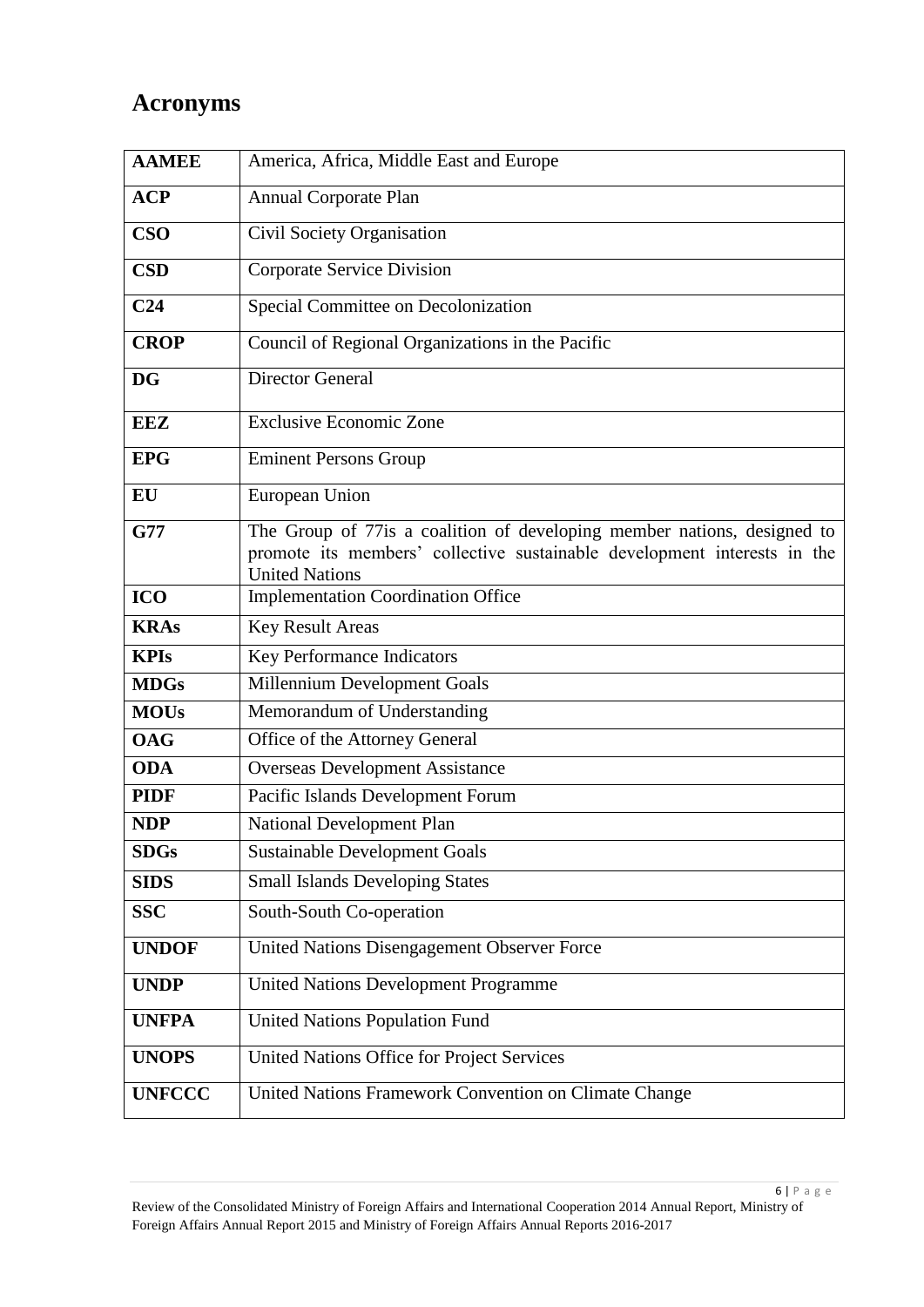### <span id="page-6-0"></span>**1.0 Introduction**

### <span id="page-6-1"></span>**1.1 Background and Terms of Reference**

The Committee had reviewed the Ministry Annual Reports for the reporting period 2014, 2015 and 2016-2017 and identified key areas that need to be assessed and these included the Ministry budgetary allocation, policies, programs, and projects, human resource development and the overall administration. Seventy percent (70%) of the Ministry's work involves Protocol and Consular services which includes visa, passport and information sharing about Fiji.

On 8th October 2019, the Ministry of Foreign Affairs Executives made a presentation to the Committee on the operations and administration of the organisation in the above reporting period.

In summary, the information for this report was obtained through a thorough Committee assessment of the Ministry's performance as contained in the above reporting period.

The Report is divided into three parts:

- I. **Part One** focuses on the Committee recommendations
- II. **Part Two** covers the Findings of the report to Parliament
- III. **Part Three** -covers the Conclusion.

#### <span id="page-6-2"></span>**1.2 Committee Remit and Composition**

Pursuant to Standing Orders 109 (2) (e) that the Standing Committee on Foreign Affairs and Defence is mandated to look into matters related to Fiji's relations with other countries, development aid, foreign direct investment, oversight of the military and relations with multilateral organisation.

The members of the Standing Committee on Foreign Affairs and Defence are as follows:

- 1.2.1 Hon. Alexander O'Connor Chairperson
- 1.2.2 Hon. Dr. Salik Govind Deputy Chairperson
- 1.2.3 Hon. Selai Adimaitoga Member
- 1.2.4 Hon. Anare Jale Member
- 1.2.5 Hon. Lenora Qereqeretabua (Alternate Member)

#### <span id="page-6-3"></span>**1.3 Procedure and Program**

The Standing Committee on Foreign Affairs and Defence commenced its deliberation on the  $10<sup>th</sup>$  of September 2019 and received a written and oral submission from the Ministry of Foreign Affairs on the  $8<sup>th</sup>$  of October, 2019 with the following attendees:

- 1. Mr. Esala Nayasi Deputy Secretary
- 2. Mr. Ravai Antonio Counselor RAD
- 3. Ms. Manjula Shah Director Corporate Services
- 4. Ms. Sherleen Lal Manager Monitoring & Evaluation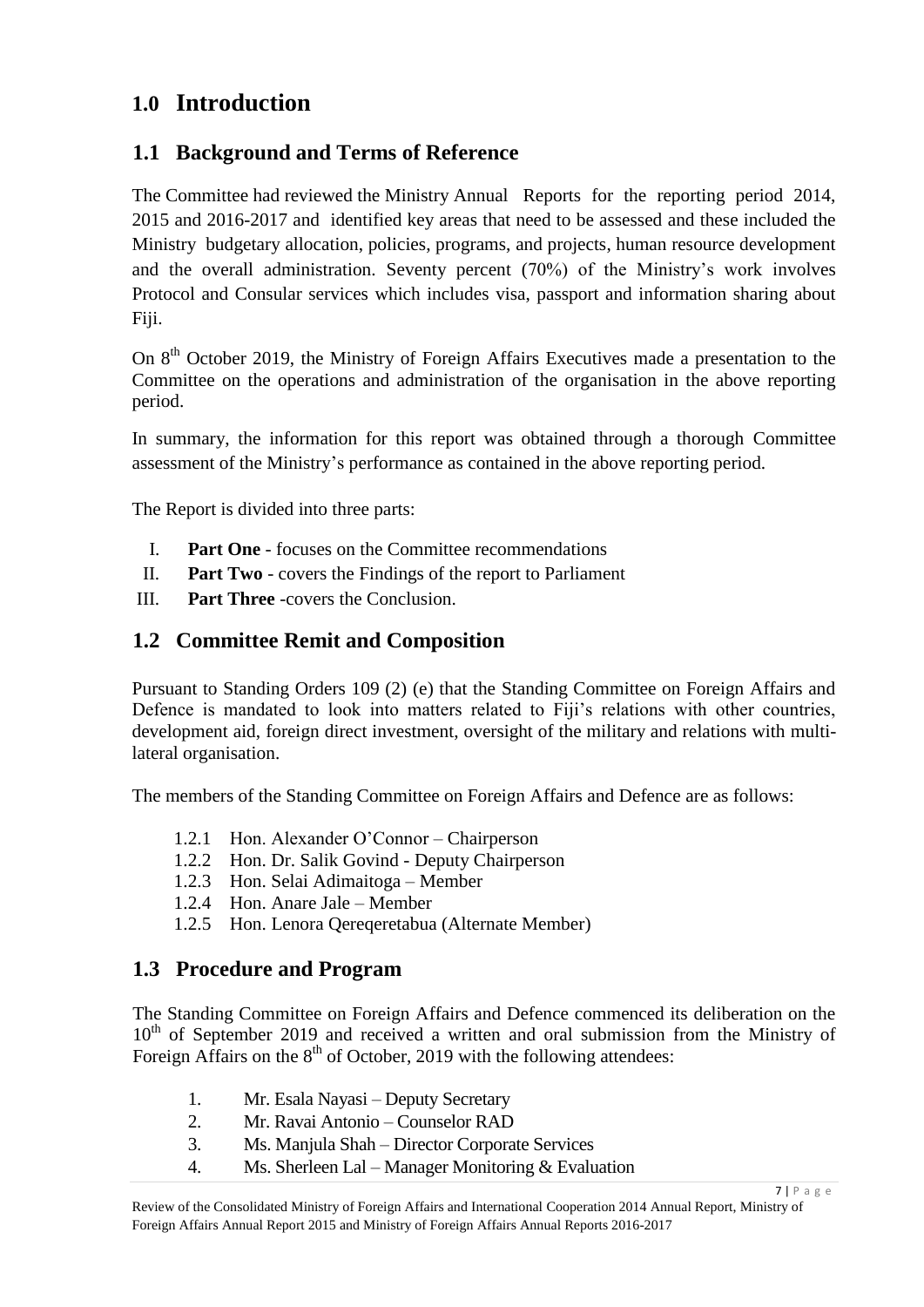- 5. Ms. Alanieta Blakelock A/Director Oceania Bureau
- 6. Mr. Apolosi Lewaqai Director Asia Bureau
- 7. Mr. Solomone Momoivalu Director AAMEER Bureau
- 8. Ms. Emali Solderberg Senior Foreign Services Officer
- 9. Mr. Joseva Tuima Director Finance
- 10. Ms Anshoo Mala Chandra Manager Media and Communications

| Date                                     | Activity                                                                                                                                                                                                                                                                                                                                                                                                                                                                                                                                                                                                                                                                                                                                                                                                                    | Subject                                                                                                                                  |  |  |
|------------------------------------------|-----------------------------------------------------------------------------------------------------------------------------------------------------------------------------------------------------------------------------------------------------------------------------------------------------------------------------------------------------------------------------------------------------------------------------------------------------------------------------------------------------------------------------------------------------------------------------------------------------------------------------------------------------------------------------------------------------------------------------------------------------------------------------------------------------------------------------|------------------------------------------------------------------------------------------------------------------------------------------|--|--|
| Wednesday,<br>$4th$ Sept, 2019           | Referral of reports:<br>Ministry of Foreign Affairs Annual Report 2014<br>$\bullet$<br>Ministry of Foreign Affairs Annual Report 2015<br>$\bullet$<br>Ministry of Foreign Affairs Annual Report 2016-2017<br>$\bullet$                                                                                                                                                                                                                                                                                                                                                                                                                                                                                                                                                                                                      |                                                                                                                                          |  |  |
| 9 <sup>th</sup><br>Monday,<br>Sept, 2019 | Public Holiday – Constitution Day                                                                                                                                                                                                                                                                                                                                                                                                                                                                                                                                                                                                                                                                                                                                                                                           | Ministry<br>of<br>Foreign<br>$\bullet$<br>Affairs Annual<br>Report<br>2014                                                               |  |  |
| Tuesday, 10 <sup>th</sup><br>Sept, 2019  | <b>Committee Deliberation:</b><br>9.30am - Ministry of Defence and<br>$\bullet$<br>National Security briefing by Desk<br>Officer Mr George Washington to the<br>Committee on the UN Security Council<br>resolution 1540 and Universalisation of<br>the Convention on the Prohibition of the<br>Development,<br>Production<br>and<br>Stockpiling<br>of<br>Bacteriological<br>(Biological) and Toxin Weapons and on<br>their Destruction, commonly known as<br>the Biological Weapons Convention<br>(BWC);<br>9.45am – Manager Research brief on the<br>$\bullet$<br>matters<br>as per Honourable<br>above<br>Committee study visit New Zealand<br>Parliament, Wellington for the duration<br>15-22 September, 2019<br><b>Endorse Proposed Workplan</b><br>Read through the reports and compile set<br>$\bullet$<br>questions | Ministry<br>of<br>Foreign<br>٠<br>Affairs Annual<br>Report<br>2015<br>Ministry<br>of<br>Foreign<br>Affairs Annual<br>Report<br>2016-2017 |  |  |
| Wednesday,<br>$11^{th}$<br>Sept,<br>2019 | <b>Committee Deliberation:</b><br>Read through the reports and compile set<br>$\bullet$<br>questions                                                                                                                                                                                                                                                                                                                                                                                                                                                                                                                                                                                                                                                                                                                        |                                                                                                                                          |  |  |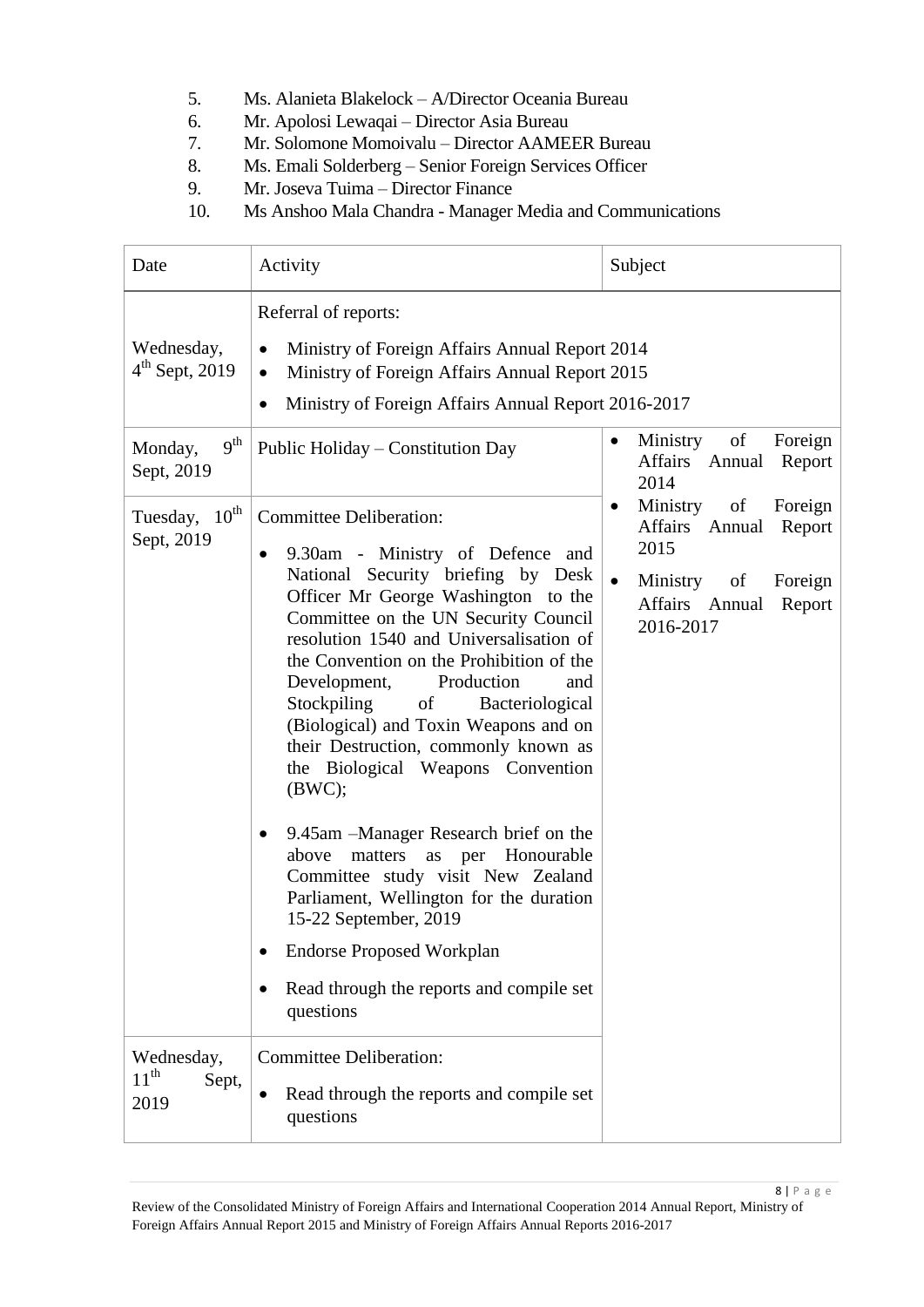| Thursday, $12^{th}$<br>Sept, 2019                                                           | <b>Committee Deliberation:</b><br>Read through the reports and compile set<br>questions                                        |                                                                                                              |
|---------------------------------------------------------------------------------------------|--------------------------------------------------------------------------------------------------------------------------------|--------------------------------------------------------------------------------------------------------------|
| Sunday, $15^{\text{th}}$<br>Sunday<br>to<br>$22^{\text{nd}}$<br>Sept,<br>2019               | Committee Study Tour - New Zealand<br>Parliament<br>*Secretariat to arrange for logistics in<br>preparation for the submission |                                                                                                              |
| Tuesday, $24^{\text{th}}$<br>Sept, 2019                                                     |                                                                                                                                |                                                                                                              |
| Wednesday,<br>$25^{\text{th}}$<br>Sept,<br>2019<br>Thursday, 26 <sup>th</sup><br>Sept, 2019 | Committee Deliberation - Compiling of<br>questions                                                                             | Ministry of<br>Foreign<br>Affairs Annual Report<br>2014<br>Ministry of Foreign<br>٠<br>Affairs Annual Report |
| Tuesday, $1st$<br>October, 2019                                                             | Committee Deliberation - Compiling of<br>supplementary questions                                                               | 2015<br>Ministry of<br>Foreign<br>$\bullet$<br>Affairs Annual<br>Report                                      |
| Wednesday,<br>2 <sup>nd</sup><br>October,<br>2019<br>Thursday $3rd$<br>October, 2019        | Committee Deliberation - Compiling of<br>supplementary questions                                                               | 2016-2017                                                                                                    |
| 7 <sup>th</sup><br>Monday<br>October, 2019                                                  | Committee Deliberation – Compiling of<br>Draft Committee's Report                                                              |                                                                                                              |
| $8^{\text{th}}$<br>Tuesday<br>October, 2019                                                 | Submission by the Ministry of Foreign<br>Affairs on the referred reports                                                       |                                                                                                              |
| Wednesday<br>9 <sup>th</sup><br>October<br>2019                                             | Committee Deliberation - Compiling of<br>Draft Committee's Report                                                              |                                                                                                              |
| Thursday 10 <sup>th</sup><br>October 2019                                                   | Public Holiday - Fiji Day                                                                                                      |                                                                                                              |
| Tuesday, $15^{\text{th}}$                                                                   | Committee Deliberation - Compiling of                                                                                          |                                                                                                              |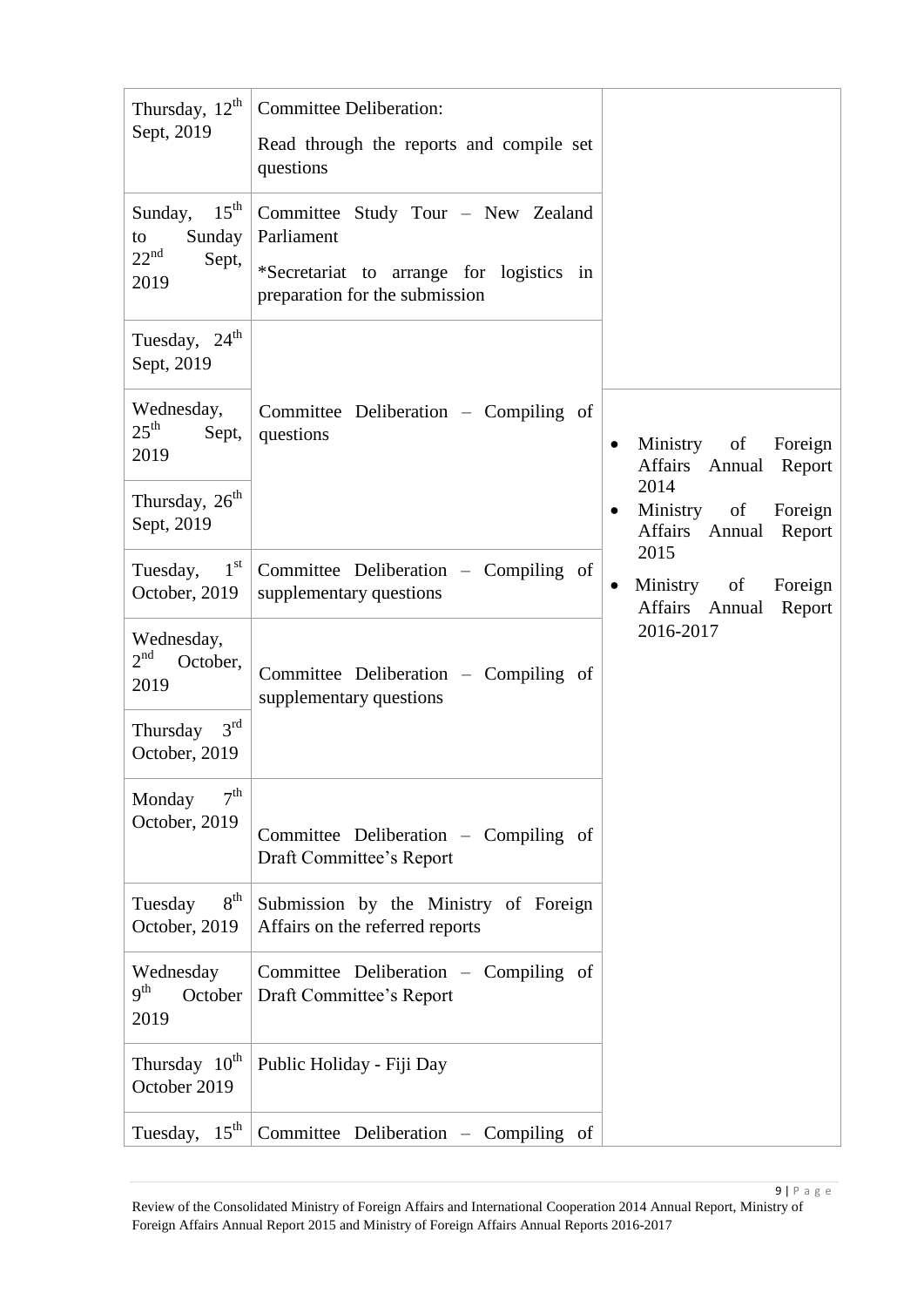| October 2019                          | Final Committee's Report                                                         |  |
|---------------------------------------|----------------------------------------------------------------------------------|--|
| Wednesday<br>16 <sup>th</sup><br>2019 | Committee Deliberation – Compiling of<br>October   Final Committee's Report      |  |
| Thursday $17th$                       | Committee Deliberation – Compiling of<br>October 2019   Final Committee's Report |  |
|                                       |                                                                                  |  |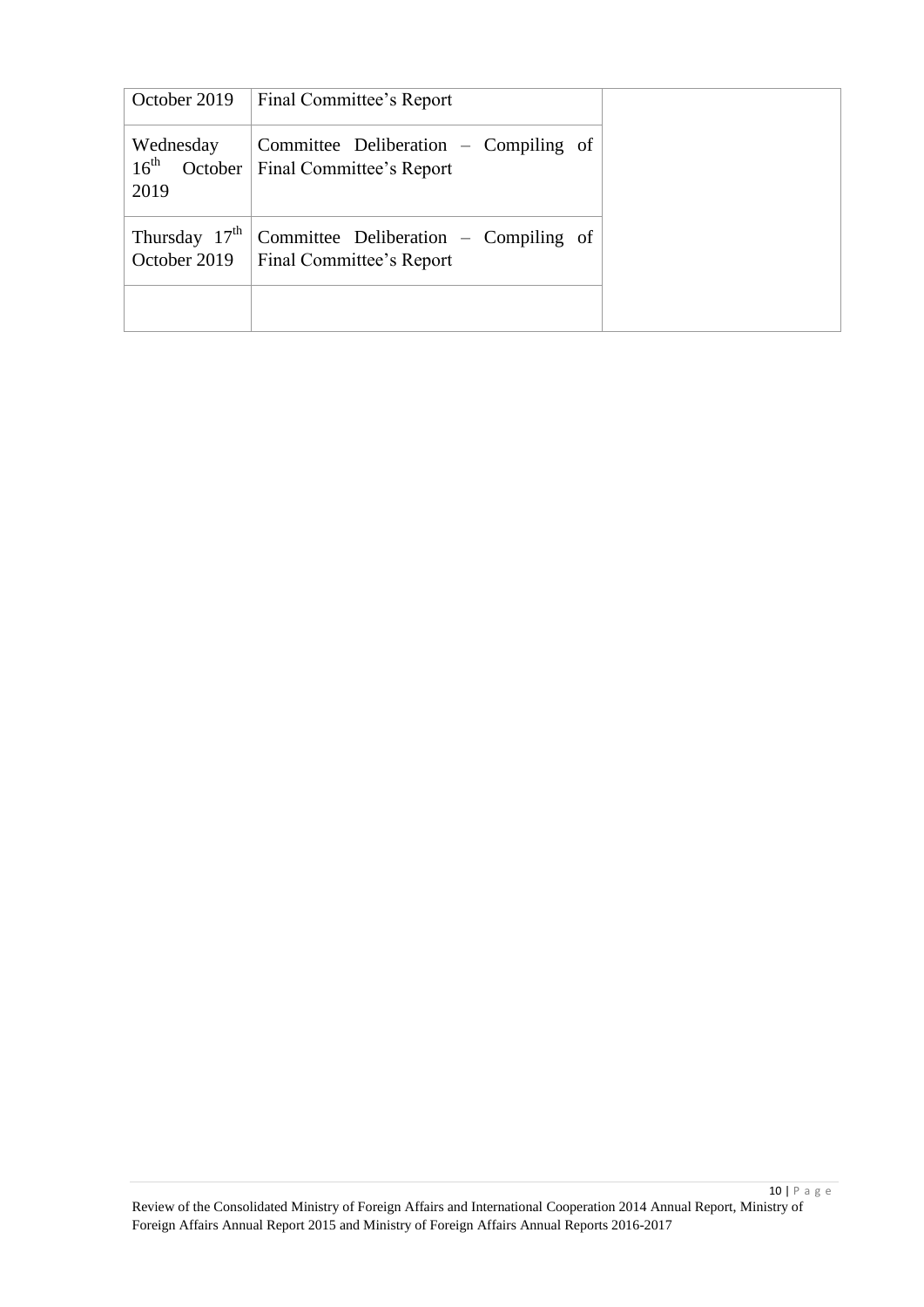## <span id="page-10-0"></span>**2.0 Committee Deliberation and Analysis**

### <span id="page-10-1"></span>**2.1 Committee Findings**

#### <span id="page-10-2"></span>**2.1.1 2014 Annual Report**

The reports used inconsistent formats and terms, and did not conform to the standard performance reporting and monitoring which made it difficult to assess the Ministry based on normal indicators.

- 2.1.1.1 The report does not provide Annual Corporate Plans and their linkages to the Key Performance Indicators, Key Result Areas, MDGs and budget provisions. The Annual Report does not provide linkages between the Corporate Plan and the KPIs, KRAs and MDGs. The Ministry had responded to the Committee's concern and had stated that Fiji had achieved MDG 2, 3, 4 and 5 and mixed outcomes for the other MDGs. In terms of the challenges with regards to achieving Ministry KPIs and UN Millennium Development Goals, this would include resourcing limitations and the variable geopolitical shifts in the international arena that would have impacted Fiji's positions and focus and the ability to manage expectations of its multilateral, regional, bilateral and development partners.
- 2.1.1.2 The report does not provide sufficient details of treaties and conventions that Fiji has ratified and deposited with the Ministry, nor the progress on implementation.
- 2.1.1.3 The report whilst highlighting MOUs with other countries do not provide the status of implementation, impacts and benefits to Fiji of those MOUs.
- 2.1.1.4 The reporting period beginning 2014 was significant since after a lapse of eight years, Fiji's return to parliamentary democracy under the new Constitution enabled Fiji to sign and ratify several important treaties and conventions that were long overdue. The Committee is concerned about the delay in the submission of the 2014 Annual Report which was only referred to the Committee at the Parliament Sitting dated 4th September, 2019. In response to the concern of the Committee, the Ministry reasoned that the backlogs of reports to Parliament may have been a result of conflicting priorities, high staff turnover and limited resources at that point in time. Also during this time, there had been changes in the Ministry's leadership (PS) too.
- 2.1.1.5 Additionally, 2014 had been the year for elections in Fiji and the Ministry had been occupied with various official, political and high level engagements including state visits that may have led to the delay in the compilation of the Annual Reports.
- 2.1.1.6 In 2014, the Ministry established a Climate Change Division. It is also the first time that the Ministry hosted a National Climate Change Summit that brought all the different partners together.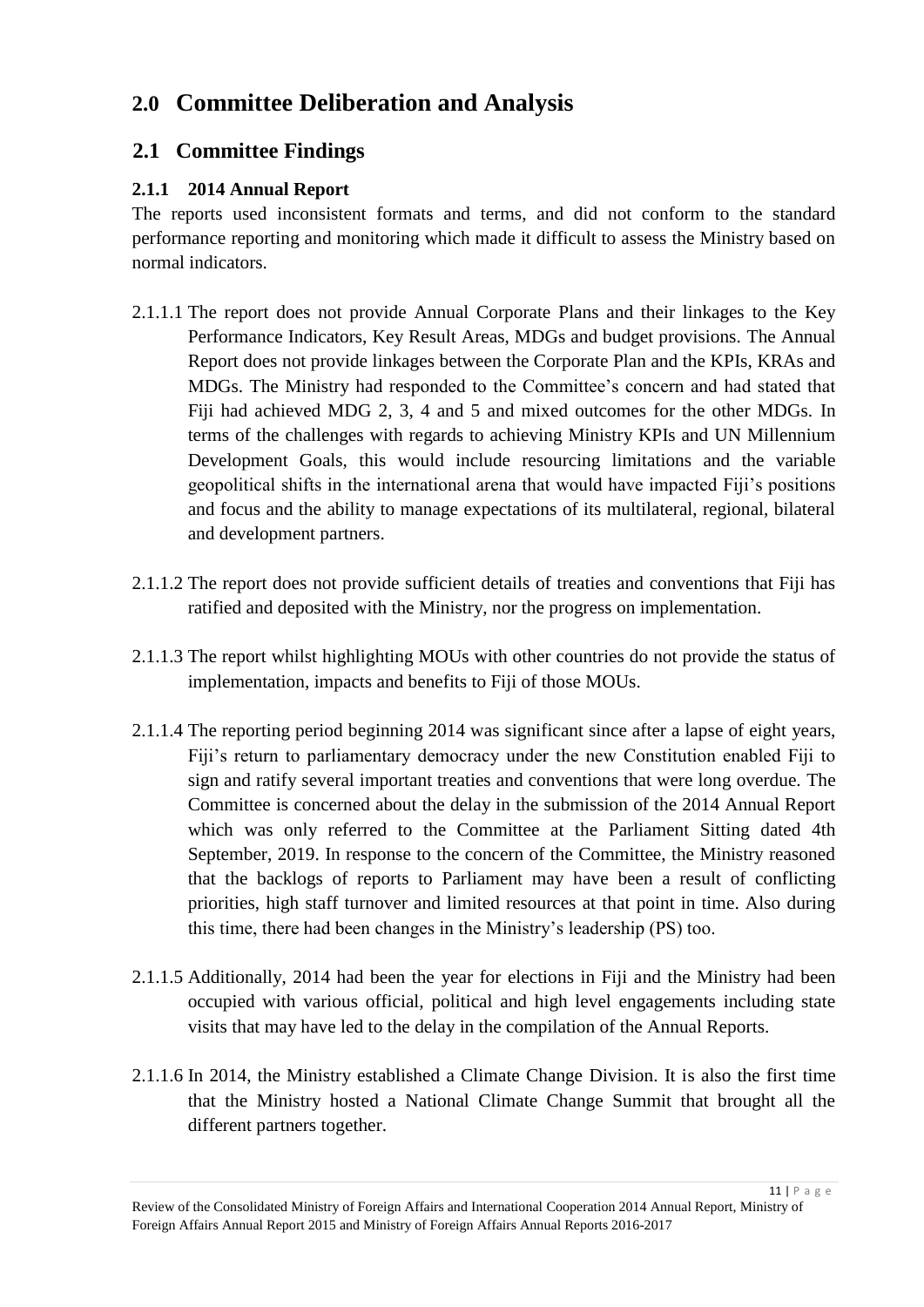- 2.1.1.7 The 2014 Annual Report only provided senior level positions however, during their presentation, a full organization structure was provided and the Ministry agreed that in future reports, organization structure and reports on staff establishment including appointments, recruitments and terminations with reasons would be provided.
- 2.1.1.8 In a multilateral setting with the aim to influence the global community, the Ministry engaged fully and participated in the various committees, networks and commissions. In this period, Fiji was also the Chair of the Group of 77 and China  $(G77 + China)$ which is the biggest negotiating bloc within the United Nations of 132 member countries.
- 2.1.1.9 Also this year, the Ministry established a new Mission in Geneva and re-joined the Commonwealth and the Pacific Islands Forum. Hereto, Fiji was appointed the Chair of the Executive Board for UNDP, UNFPA and UNOPS which is the biggest development arm of the UN System.
- 2.1.1.10 In terms of Budget, for the year 2014, it was \$40.2 million, an increase of \$2.8million from 2013. This reflected with the increase in demand on the work of the Ministry.
- 2.1.1.11The Committee notes that there were several high level visits by H.E, the Presidents from India, the People's Republic of China and Indonesia resulting in visa exemption MOUs signed on between Fiji and the People's Republic of China and Indonesia.
- 2.1.1.12The responsibility for treaties and conventions has been the responsibility of the Office of the Attorney General since 2015. The Committee is of the view that there should be regular interactions and updates on treaties and conventions, ratification and implementation referred to the Standing Committee on Foreign Affairs and Defence.
- 2.1.1.13The Committee notes that PIDF was established in 2014 to strengthen the South-South Cooperation (SSC). The PIDF provides an alternative platform for Fiji and Pacific Island Leaders to address pressing development issues that may be difficult to push through the Pacific Islands Forum (PIF), given the political nature of the Forum and the complexity of the dynamics involved. Recognizing globalization and the multi-sectorial nature of development challenges the Pacific is faced with and the need to address them in an inclusive manner, the PIDF serves as a unique regional partnership platform that gives an equal voice to all stakeholders including governments, civil society organizations and the private sector.
- 2.1.1.14The Committee notes the signing of Maritime Boundary Delimitation Agreement between Tuvalu and Fiji. This agreement is based from an overlap of both parties' EEZ (200 nautical miles) boundaries. Due to this overlap, Fiji and Tuvalu negotiated on an equidistance line to agree on a common boundary for the benefit of both parties. Fiji should continue to pursue similar agreements between countries with which we have overlapping maritime boundaries.

Review of the Consolidated Ministry of Foreign Affairs and International Cooperation 2014 Annual Report, Ministry of Foreign Affairs Annual Report 2015 and Ministry of Foreign Affairs Annual Reports 2016-2017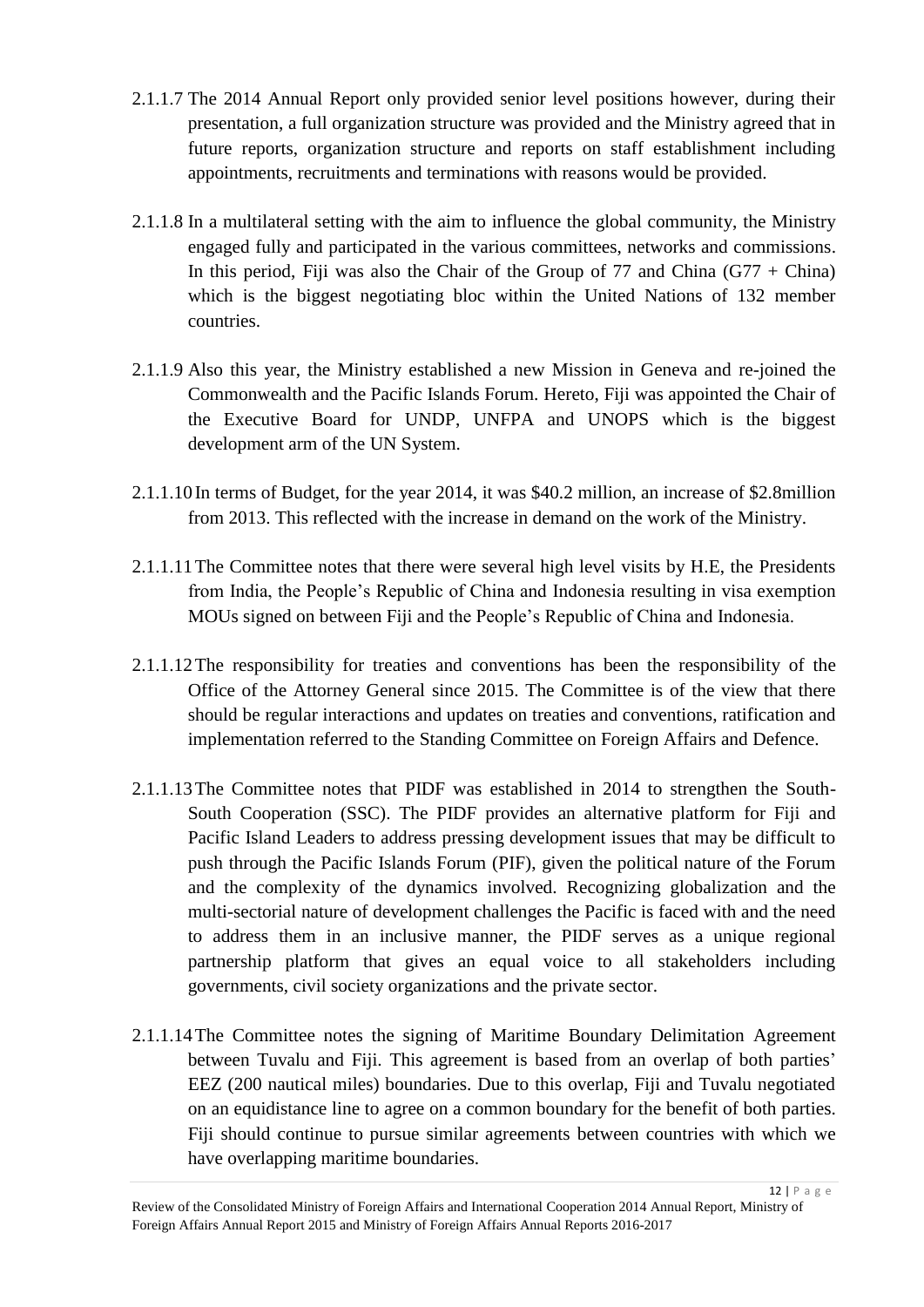- 2.1.1.15The Committee notes that Fiji signed a number of MOUs with other countries. The Committee notes that the implementation of MOUs fall on other arms of Government which makes the work of the Ministry of Foreign Affairs difficult in terms of monitoring the implementations and progress.
- 2.1.1.16The Committee notes the response from the Ministry in regards to the Universal Periodic Review to the Human Rights Council with key outcomes of the 2014 UPR as follows:
	- 2.1.1.16.1 "The ability for Fiji to showcase at the global and international platform Fiji's human rights status and our obligations based on the Charter of the United Nations and the fundamental principles and values of universal human rights as enshrined in the Universal Declaration of Human Rights." "The Government also used the platform to showcase its commitment towards cultivating an ethos of responsible human rights culture which is key to laying the platform for our social, political and economic advancement in view of our recent past."
	- 2.1.1.16.2 "Fiji as obligatory in its four and half years of review provided as procedural in accordance with the UPR mechanism its updates on the implementation of recommendations posed to us since the last review. It updated the Council on the human rights progress which was further bolstered by our own commitment as befitting to the development aspirations of our people. Such report only adds to the spirit of UPR, on that safeguards the universal rights and destiny of humanity on ensuring that no one is left behind."
	- 2.1.1.16.3 The Committee sought clarification on the terms of agreement for our soldiers who were abducted whilst serving as UNDOF Peacekeepers in Golan Heights which was highlighted in the Annual Report. The Ministry could not provide the answer and referred the Committee to the Ministry of Defence and National Security who it feels is in a better position to comment on the matter.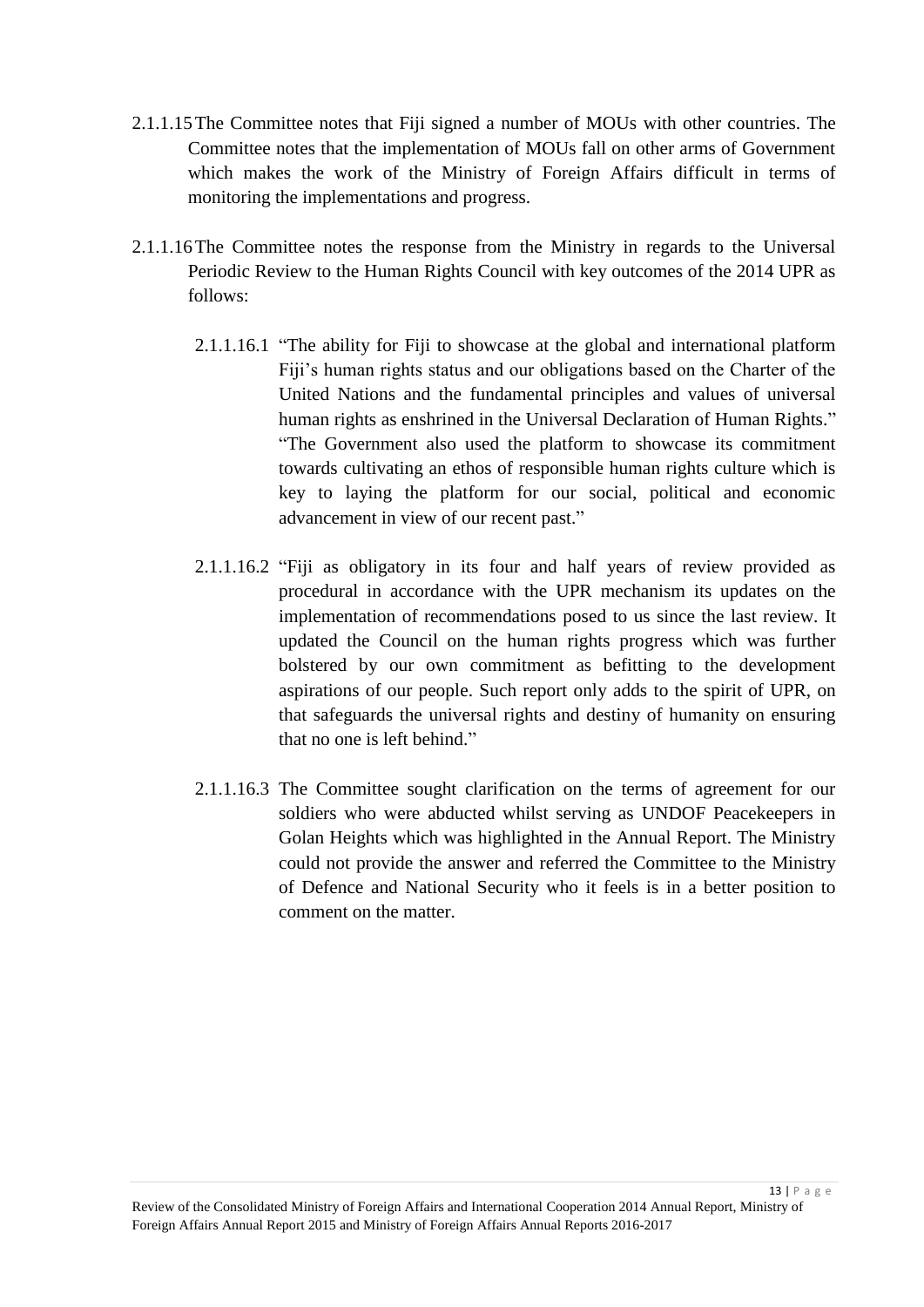#### <span id="page-13-0"></span>**2.1.2 2015 Annual Report**

- 2.1.2.1 The committee found it difficult to assess the performance of the Ministry because the report did not provide an Annual Corporate Plan and its linkages to the Key Performance Indicators, Key Result Areas, SDGs and allocated budget.
- 2.1.2.2 In 2015, the Ministry established two Regional Bureaus, namely; Oceania/Asia, Russia Regional Bureau and the UN/Treaties and Africa/Americas/Middle East/ Europe (UA) Regional Bureau. This had been done to better serve the overseas Missions in their respective geographical areas.
- 2.1.2.3 As part of the continuing restructuring of the Ministry, it is worthy to note that a new position of Director Finance was established in recognition of the recommendation from the Standing Committee on Public Accounts.
- 2.1.2.4 The Committee noted in the Auditor General's independent report of the year ended 31 December 2015 that the correctness of the statement of losses submitted by the ministry could not be verified as the Board of Survey was not carried out for 11 of the 18 missions and Ministry Headquarters. The delayed board of survey also raised the Committee's concern about OHS issues in relation to office accommodation and residences, and the safety of diplomats, staff and families in these locations.
- 2.1.2.5 The Committee noted that the responsibility of Treaties and Conventions was shifted from the Ministry of Foreign Affairs to the Office of the Attorney General in 2015. In view of the Committee's role under **Section 109 (2) (e) of the Standing Orders**, the Committee feels that the Office of the Attorney General (OAG) should be updating the Committee on the status of implementation of the provisions of the Treaties and Conventions and monitoring of the same, noting that the annual report of the OAG will now not be referred to the Standing Committee on Foreign Affairs and Defence.
- 2.1.2.6 For 2015, there was an increase in the Ministry's level of engagements with bi-lateral and multi-lateral partners and normalization of relationship with Australia and New Zealand which resulted in an increase in Overseas Development Assistance (ODA).
- 2.1.2.7 Since 2015, Fiji has actively participated in the global climate change initiative beginning with a leadership role in the United Nations Framework Convention on Climate Change (UNFCCC).  $3<sup>rd</sup>$  national climate change summit held in Levuka, Ovalau with the theme of building climate resilience through genuine community and stakeholder partnerships.
- 2.1.2.8 In 2015, Fiji successfully hosted the ACP Parliamentary Assembly and the Joint Session of the ACP/EU Parliamentary Assembly in Suva at the eleventh hour due to the inability of Vanuatu to host after Cyclone Pam which ravaged the country.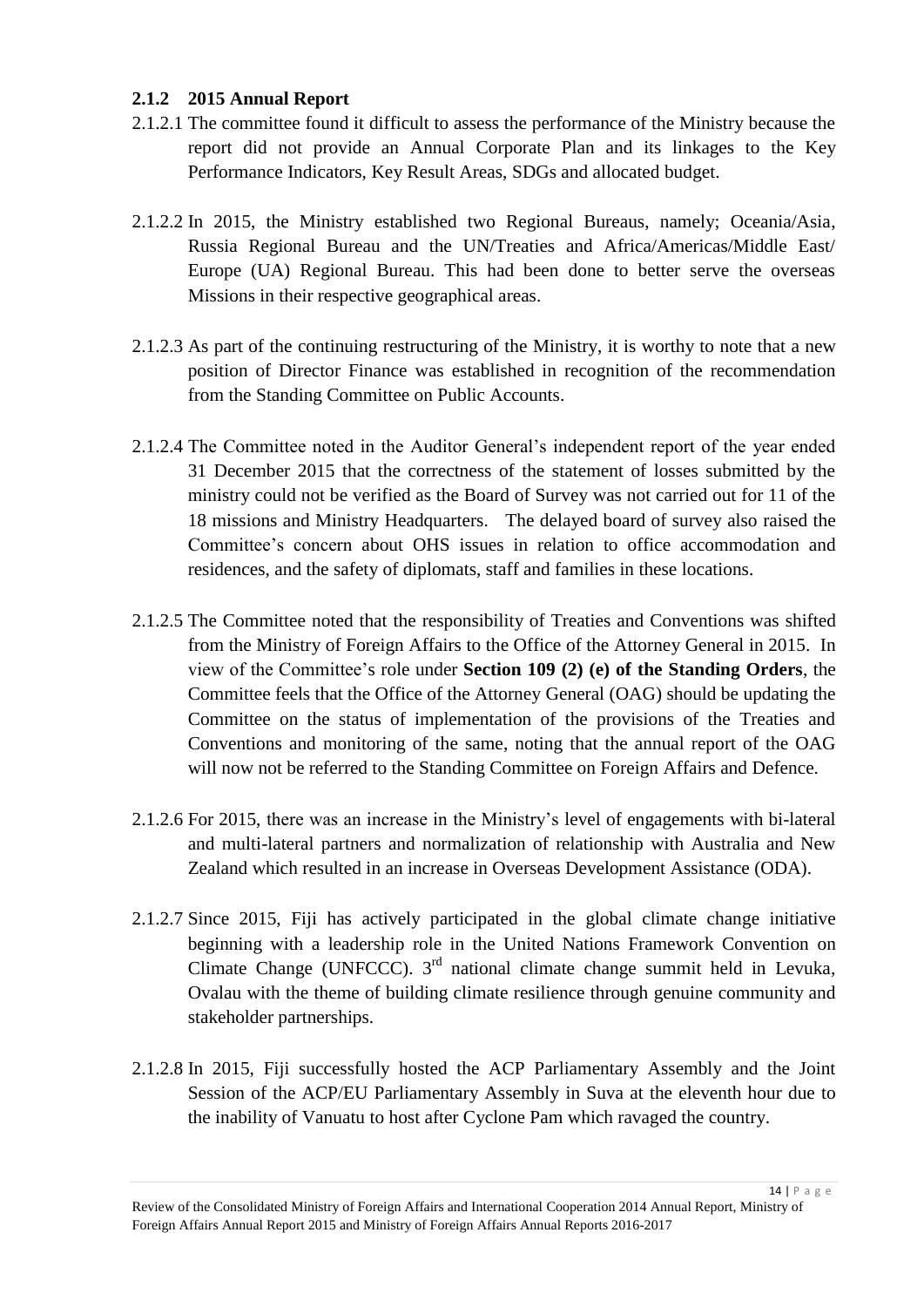#### <span id="page-14-0"></span>**2.1.3 2016 - 2017 Annual Report**

- 2.1.3.1 The committee found it difficult to assess the performance of the Ministry because the report did not provide an Annual Corporate Plan and its linkages to the Key Performance Indicators, Key Result Areas, SDGs and allocated budget.
- 2.1.3.2 The Committee notes the period of reporting is a reflection of the change in Government's fiscal year.
- 2.1.3.3 The Committee notes that for 2016 and 2017 Fiji had a significant leadership role at global and international levels, as reflected in Fiji chairing the COP 23, co-chairing with Sweden the first ever UN Oceans Conference and assuming the Presidency of the UN General Assembly in New York.
- 2.1.3.4 The Committee notes that Fiji in terms of socio-economic gains or benefits, 2016 was the year that the ODA level dropped, which was a result of China's decision to step back after Fiji normalised relations with Australia and New Zealand.
- 2.1.3.5 Gender mainstreaming while the reports mentioned the number of female staff, they lacked in-depth analysis on gender mainstreaming within MOFA's staffing structure and leadership roles in senior positions in the Ministry in country and abroad.
- 2.1.3.6 The Committee noted that during the reporting periods, there was a high turnover of staff particularly at senior levels, which affected the timely submission of reports.
- 2.1.3.7 It was pleasing to note that the Ministry's current senior staff were willing to accept change and implement strategies to improve the performance of the Ministry in the future.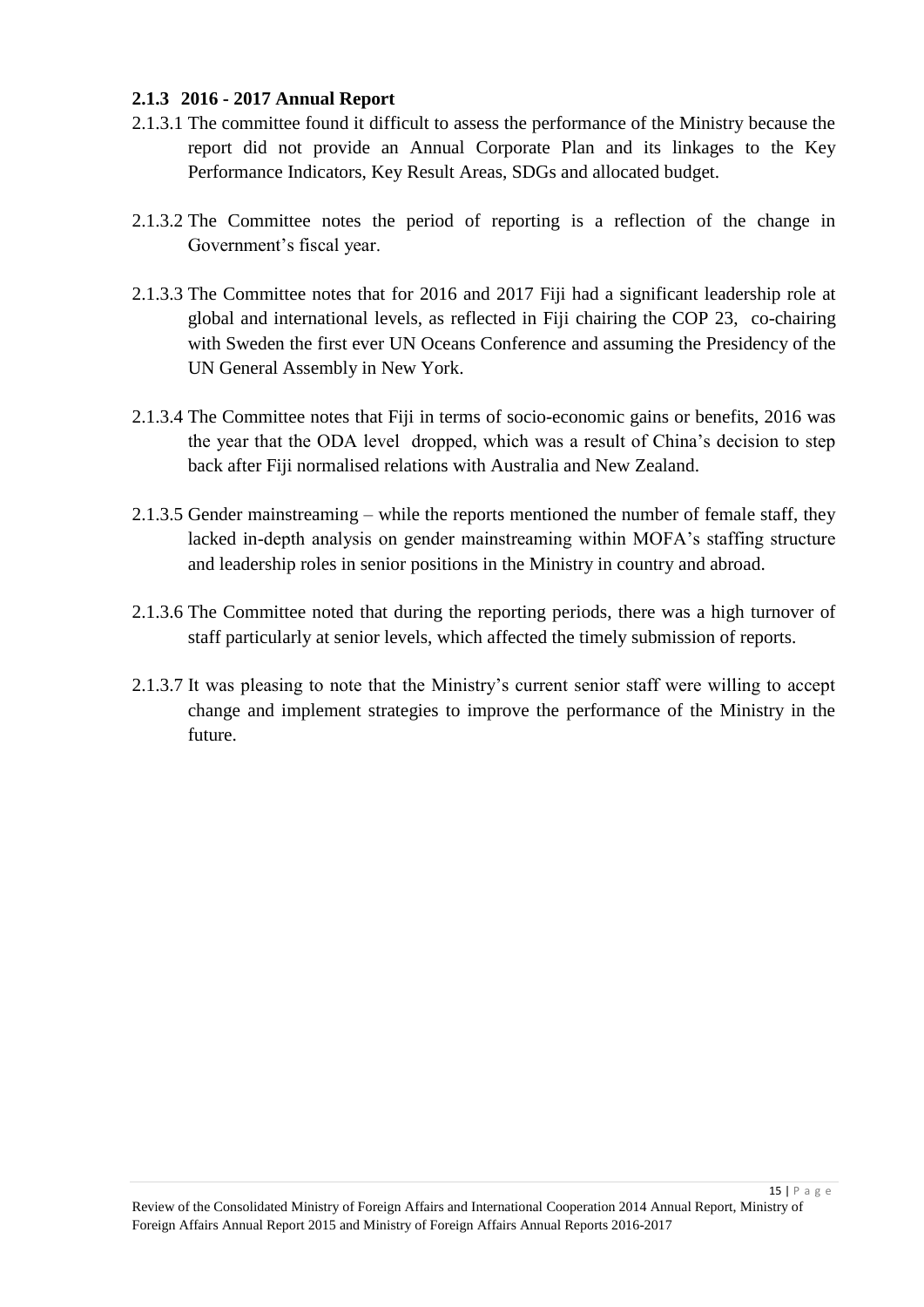### <span id="page-15-0"></span>**3.0 Gender Analysis**

The Parliament of Fiji Standing Orders 110 (2) requires the Committee to give full consideration to the principle of gender equality so as to ensure all matters are considered with regard to the impact and benefit on both men and women. The Committee have made observations and recommendations which can be found in the *Findings* and *Recommendations* of the report.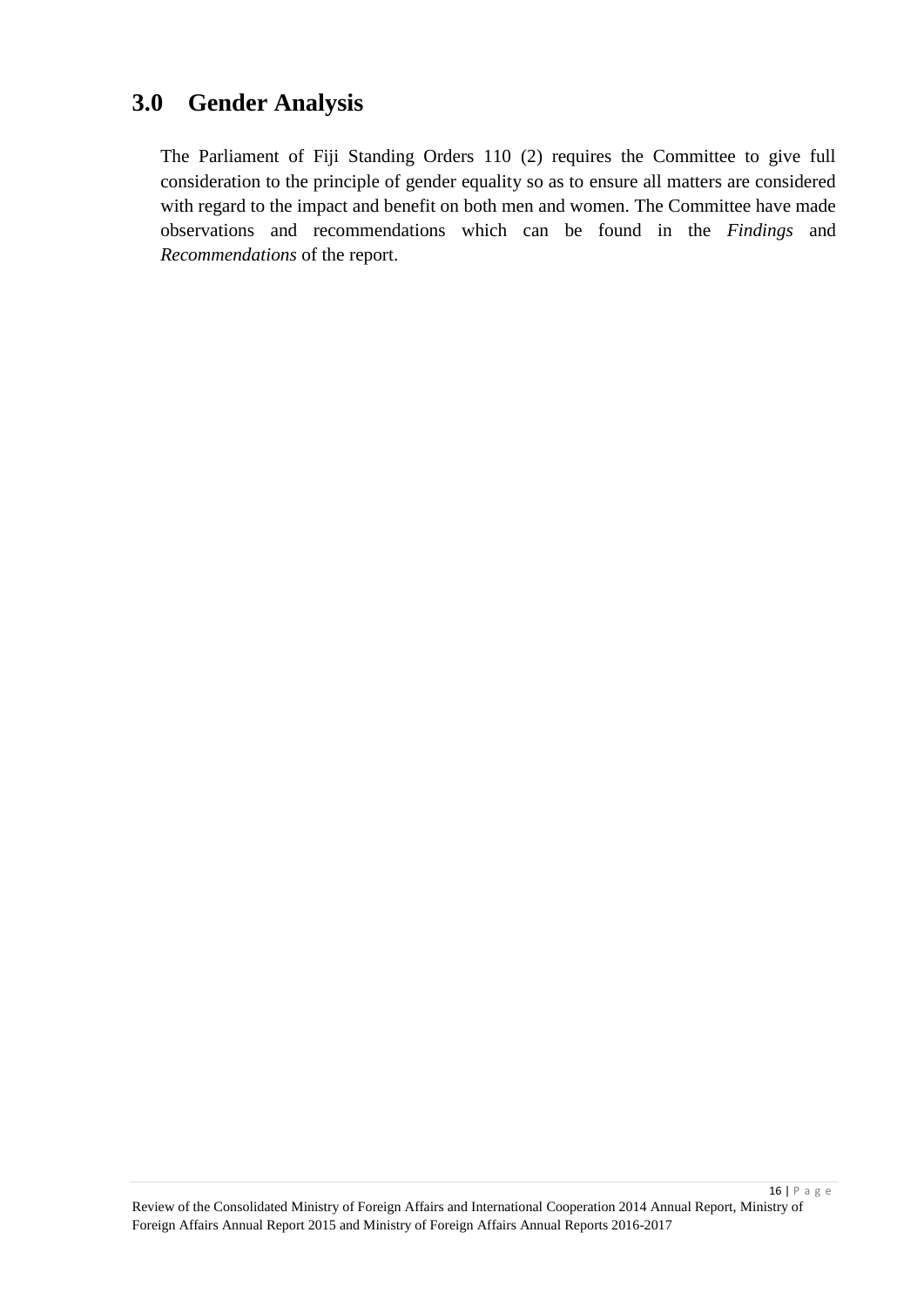### <span id="page-16-0"></span>**4.0 Conclusion**

While applauding the achievements of the Ministry, the Committee had identified some opportunities for improvements. The reporting periods beginning 2014 were significant since after a lapse of eight years, Fiji's return to parliamentary democracy under the new Constitution enabled Fiji to sign and ratify several important treaties and conventions that were long overdue.

The Committee notes the extensive rehabilitation works after TC Winston in 2016 was enabled through several MOAs and MOUs with bilateral partners and international NGOs.

The Standing Committee on Foreign Affairs and Defence has fulfilled its mandate approved by Parliament which was to examine the Ministry of Foreign Affairs for the reporting period 2014, 2015, 2016-2017. The Committee has conducted its review and formulated the findings with regard to the Ministry's performance. The Committee also took the initiative and opportunity to highlight in its report to Parliament issues that currently challenge the ministry today.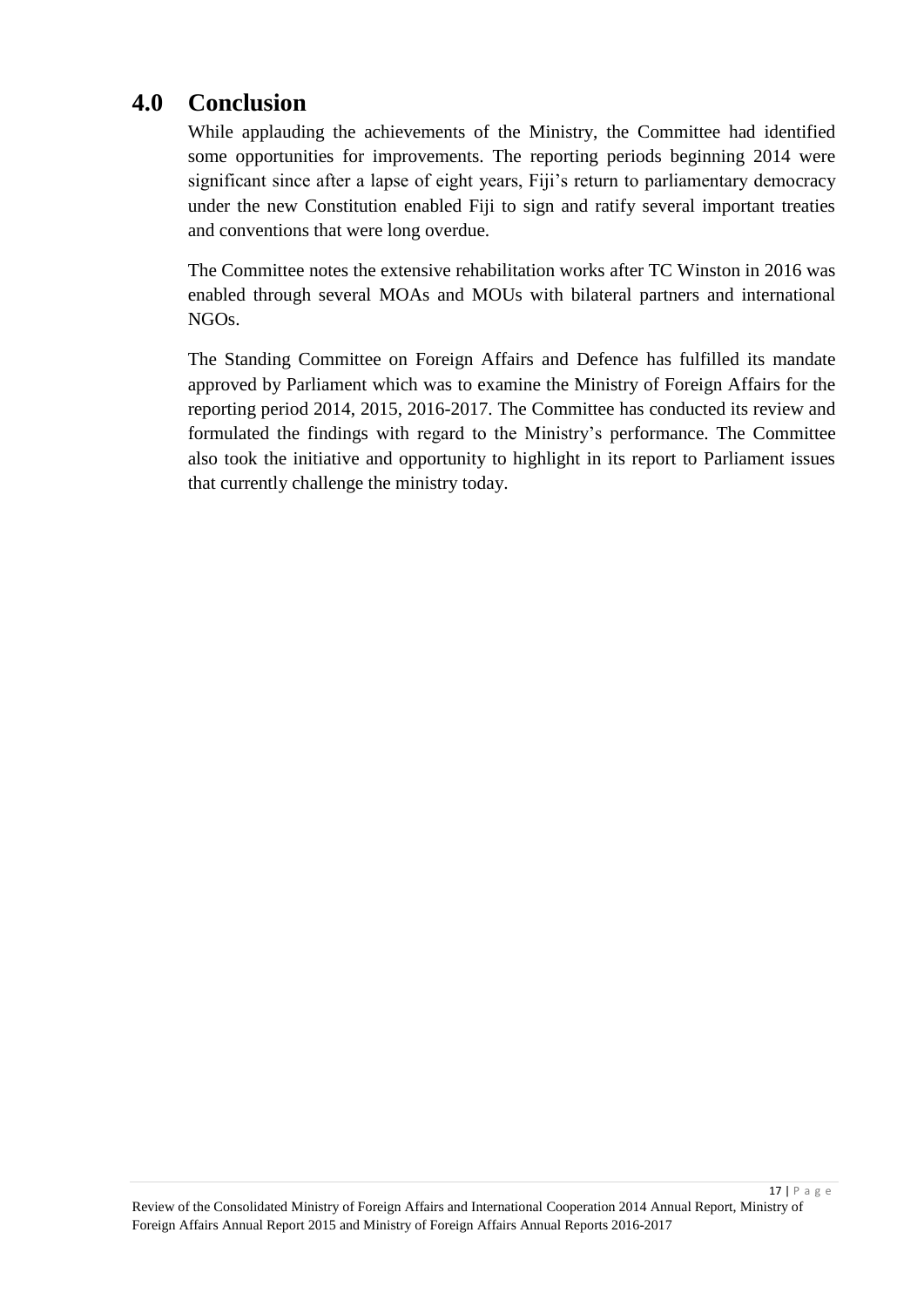## <span id="page-17-0"></span>**5.0 Members Signature**

 $\mathbb{R}^n$  .

| Members of the Committee                        |          | Signature        |
|-------------------------------------------------|----------|------------------|
| Hon. Alexander O'Connor<br>(Chairperson)        | Ĩ.       | $\sigma$         |
| Hon. Dr. Salik Govind<br>(Deputy Chairperson    | $\pm$    |                  |
| Hon. Selai Adimaitoga<br>(Member)               | ä5       |                  |
| Hon. Anare Jale<br>(Member)                     | $\equiv$ | tr <sub>ip</sub> |
| Hon, Lenora Qereqeretabua<br>(Alternate Member) | ×<br>×.  |                  |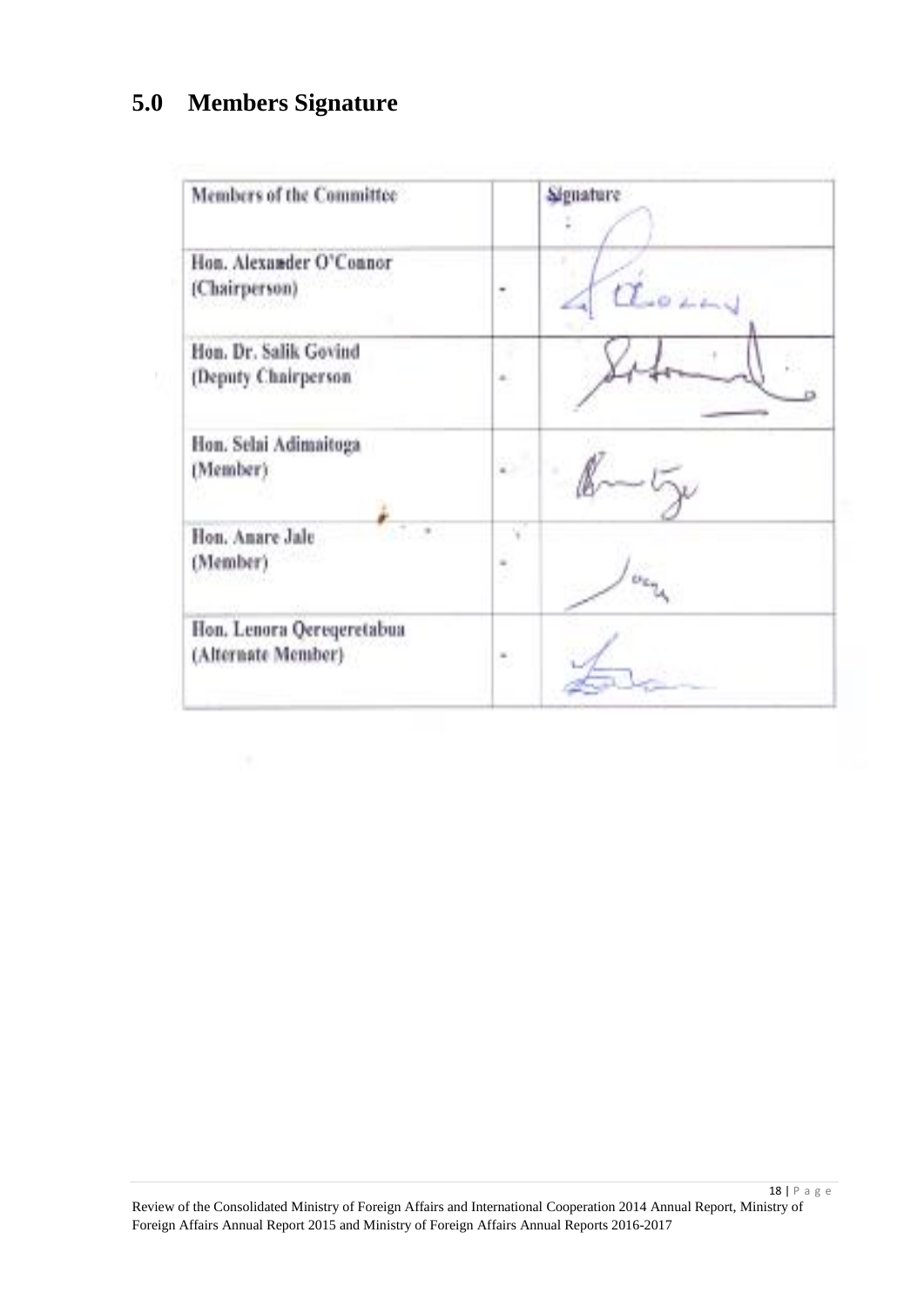## <span id="page-18-0"></span>**6.0 Appendices**

| N <sub>0</sub> | <b>Date</b>                  | <b>Agency/Organisation</b>  | Written<br><b>Evidence</b> | Oral<br><b>Evidence</b> |
|----------------|------------------------------|-----------------------------|----------------------------|-------------------------|
|                | Tuesday 8th<br>October, 2019 | Ministry of Foreign Affairs |                            |                         |
|                |                              |                             |                            |                         |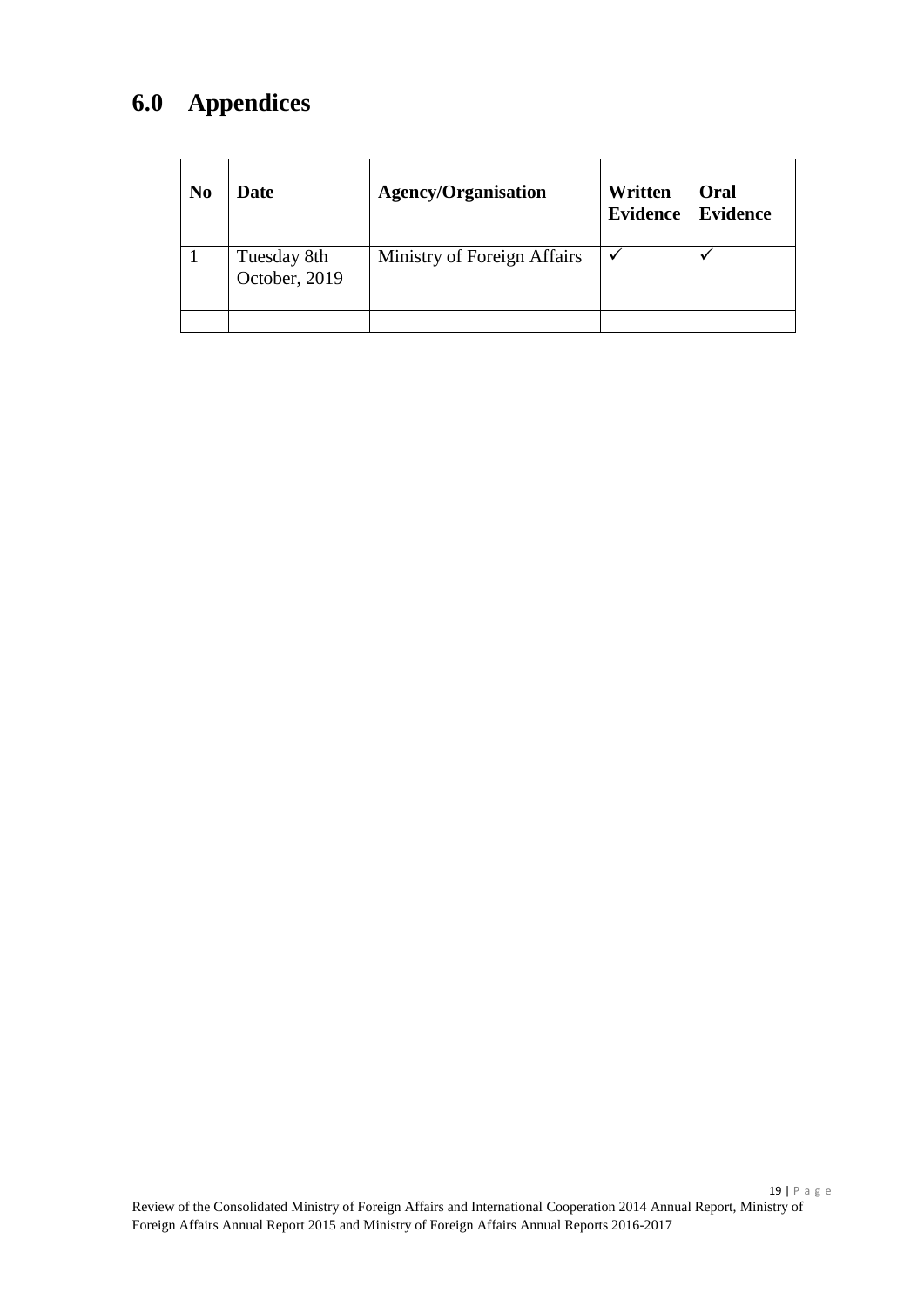### <span id="page-19-0"></span>**6.1 Ministry of Foreign Affairs Submission Presentation**





"... though we have clearly far more to gain than to give in this Assembly, we nevertheless believe that our country of Fiji has a contribution to make at the United Nations and we look forward to playing our part in forwarding its<br>high purposes."

[Excerpt from the first address to the United Nations General Assembly by Fiji's first Prime Minister Ratu Sir Kamisese Mara on 13 October 1970 to mark Fiji's acceptance as a full member of the UN]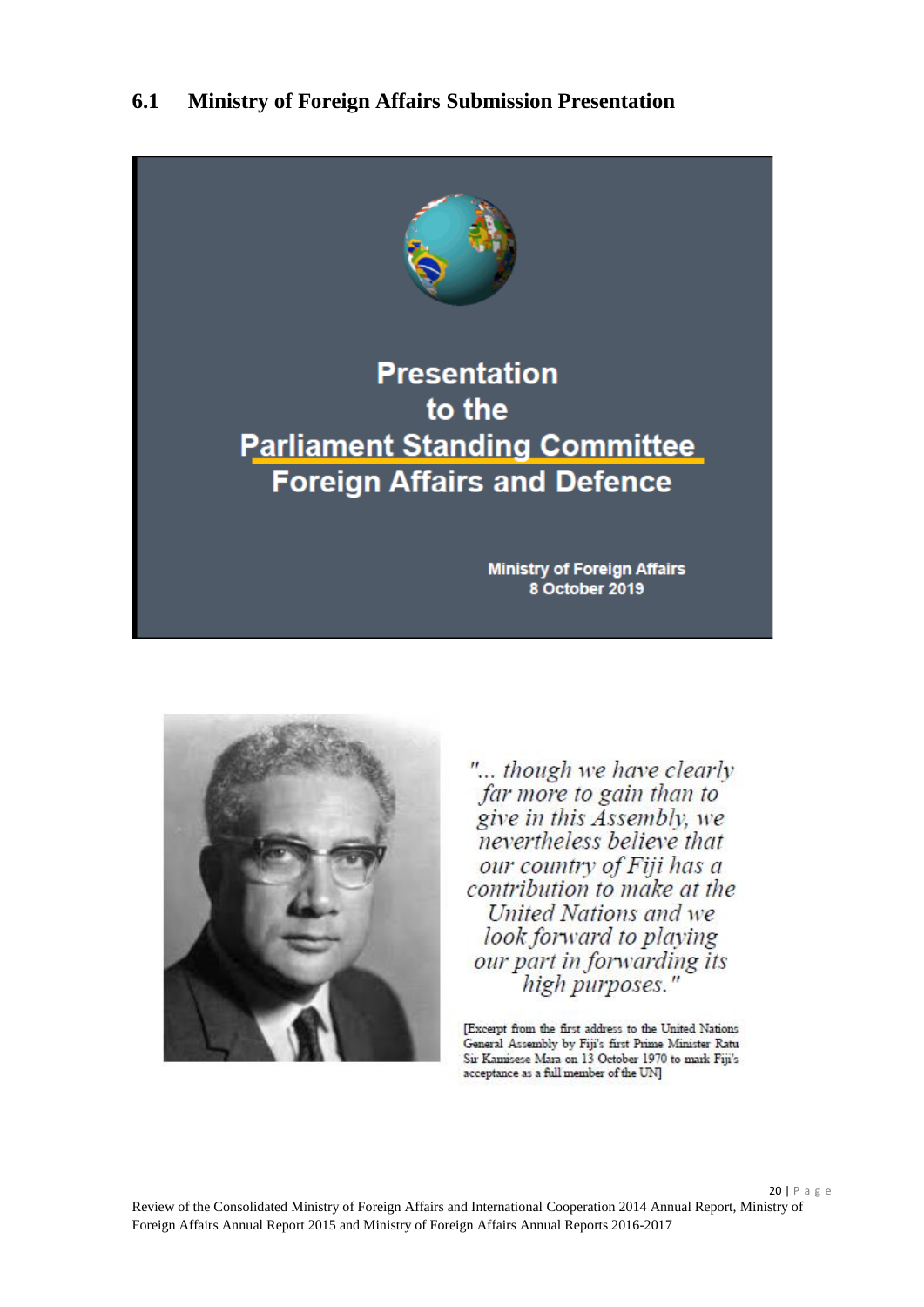

The Presentation will focus on the following key areas:



**OVERVIEW** 

MOFA role and establishments



**HIGHLIGHTS** 

Key achievements for 2014, 2015.  $2016 - 2017$ 



CHALLENGES

Key challenges for 2014, 2015, 2016 - $-2017$ 



**2017 - PRESENT** 

## **MOFA AT A GLANCE**



#### **ROLE**

1. Conduct Diplomacy 2. Manage Relations

#### Responsibilities

The Ministry of Foreign Affairs is responsible for:

- 1. implementing Fiji's foreign policy 2. maintaining and strengthening
- Fiji's diplomatic relations
- 3. building bridges of cooperation with development partners
- 4. growing trade with other nations.

#### **Diplomatic Relations**

Fiji has established formal diplomatic relations with 182 countries and maintains 17 overseas missions (and one Roving Ambassador Division in Fiji).



#### **UNIQUENESS OF MOFA**

- $1.$ Onshore and offshore component (Representation)
- $2.$ Workforce (Young, Vibrant, Competent and
- Experienced);  $3.$ Largest Ministry (24 Divisions and 18 Cost
- Centres);  $\overline{4}$ Window to the World;
- $5<sub>1</sub>$ **Consular Services**
- 6. Logistical & Protocol Support for visits, conferences, etc.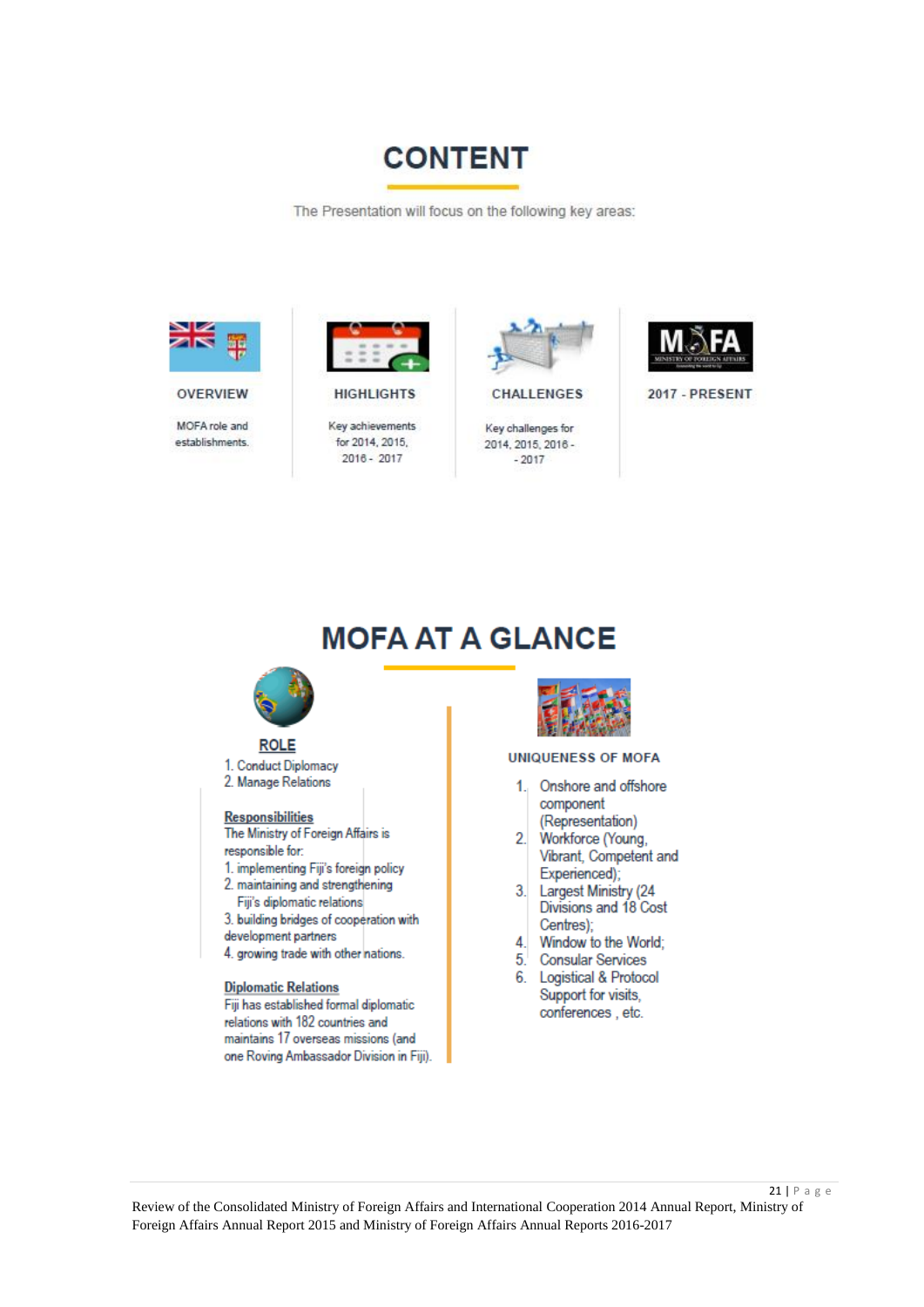

Review of the Consolidated Ministry of Foreign Affairs and International Cooperation 2014 Annual Report, Ministry of Foreign Affairs Annual Report 2015 and Ministry of Foreign Affairs Annual Reports 2016-2017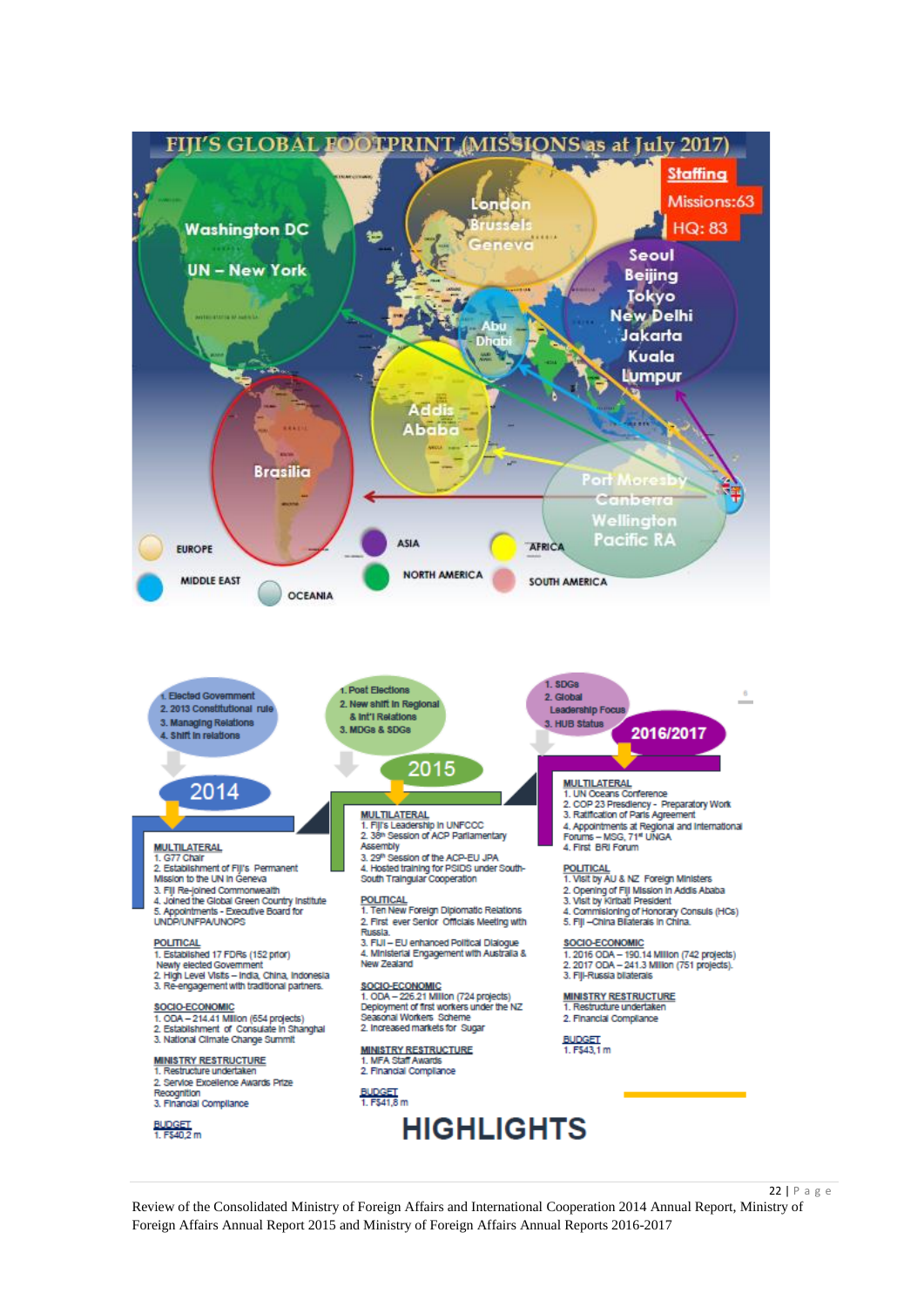# CHALLENGES - 2014 to 2017

## **OPERATIONAL**





# 2017 to Present

| <b>Strategic</b><br><b>Direction</b> | • Leadership – Global & Regional<br>• HUB Status<br>• Return on Investment & Tangible Outputs Focus.                                                                                                                        |  |
|--------------------------------------|-----------------------------------------------------------------------------------------------------------------------------------------------------------------------------------------------------------------------------|--|
| <b>Policies</b>                      | Core - Regional Strategies<br>• Operations - Civil Service Reforms, Review of Civil<br>Service (Diplomatic and Consular Services) Regulation<br>2006 (FOSR), Policies on Operational and Financial<br>guidelines - internal |  |
| Systems &<br>processes               | • Quest For Excellence<br>■ Fiji Business Excellence Awards<br>Re-engineering of processes and systems.                                                                                                                     |  |

Foreign Affairs Annual Report 2015 and Ministry of Foreign Affairs Annual Reports 2016-2017